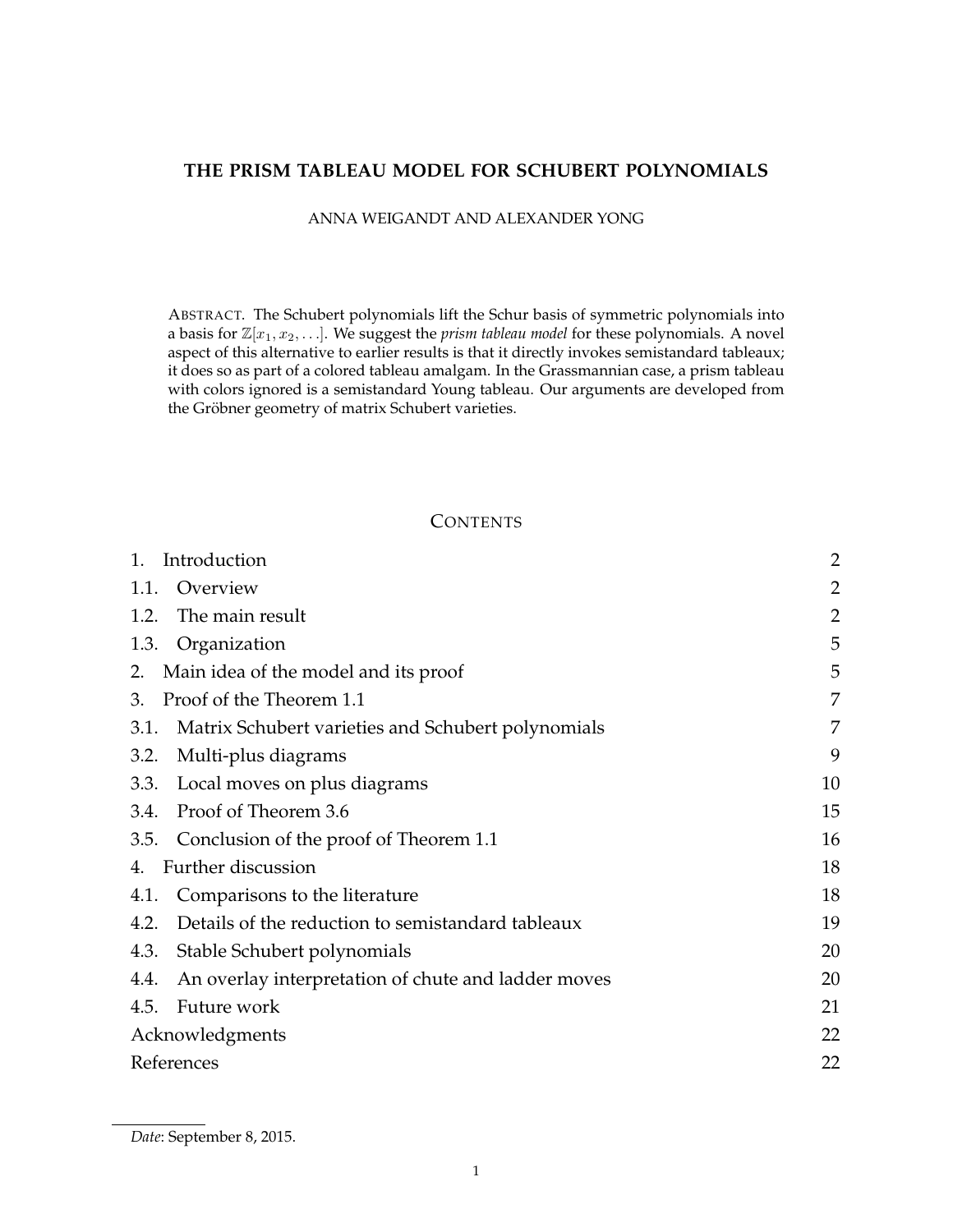### 1. INTRODUCTION

1.1. Overview. A. Lascoux-M.-P. Schützenberger [LaSh82a] recursively defined an integral basis of Pol =  $\mathbb{Z}[x_1, x_2, \ldots]$  given by the **Schubert polynomials**  $\{\mathfrak{S}_w : w \in S_\infty\}$ . If  $w_0$  is the longest length permutation in the symmetric group  $S_n$  then  $\mathfrak{S}_{w_0} := x_1^{n-1} x_2^{n-2} \cdots x_{n-1}$ . Otherwise,  $w\neq w_0$  and there exists  $i$  such that  $w(i)< w(i+1)$ . Now one sets  $\mathfrak{S}_w=\partial_i\mathfrak{S}_{ws_i}$ , where  $\partial_i f := \frac{f-s_i f}{x_i-x_{i+1}}$  $\frac{f-s_i f}{x_i-x_{i+1}}$  (since the polynomial operators  $\partial_i$  form a representation of  $S_n$ , this definition is self-consistent.) It is true that under the standard inclusion  $\iota : S_n \hookrightarrow S_{n+1}$ ,  $\mathfrak{S}_w = \mathfrak{S}_{\iota(w)}$ . Thus one can refer to  $\mathfrak{S}_w$  for each  $w \in S_\infty = \bigcup_{n \geq 1} S_n$ .

Textbook understanding of the ring Sym of symmetric polynomials centers around the basis of Schur polynomials and its successful companion, the theory of Young tableaux. Since Schur polynomials are instances of Schubert polynomials, the latter basis naturally lifts the Schur basis into Pol. Yet, it is also true that Schubert polynomials have nonnegative integer coefficients. Consequently, one has a natural problem:

Is there a combinatorial model for Schubert polynomials that is analogous to the semistandard tableau model for Schur polynomials?

Indeed, multiple solutions have been discovered over the years, e.g., [Ko90], [BiJoSt93], [BeBi93], [FoSt94], [FoKi96], [FoGrReSh97], [Ma98], [BeSo98, BeSo02], [BuKrTaYo04] and [CoTa13] (see also [LaSh85]). In turn, the solutions [BiJoSt93, BeBi93, FoSt94, FoKi96] have been the foundation for a vast literature at the confluence of combinatorics, representation theory and combinatorial algebraic geometry.

We wish to put forward another solution – a novel aspect of which is that it directly invokes semistandard tableaux. Both the statement and proof of our alternative model build upon ideas about the Gröbner geometry of matrix Schubert varieties  $X_w$ . We use the Gröbner degeneration of  $X_w$  and the interpretation of  $\mathfrak{S}_w$  as mutidegrees of  $X_w$  [KnMi05]. Actually, a major purpose of *loc. cit.* is to establish the geometric naturality of the combinatorics of [BiJoSt93, BeBi93, FoKi96]. Our point of departure is stimulated by later work of A. Knutson on *Frobenius splitting* [Kn09, Theorem 6 and Section 7.2].

1.2. **The main result.** We recall some permutation combinatorics found in, e.g., in [Ma01]. The **diagram of** w is  $D(w) = \{(i, j) : 1 \le i, j \le n, w(i) > j \text{ and } w^{-1}(j) > i\} \subset n \times n$ . Let  $\mathcal{E}ss(w) \subset D(w)$  be the **essential set** of w: the southeast-most boxes of each connected component of w. The **rank function** is  $r_w(i, j) = \#\{t \leq i : w(t) \leq j\}.$ 

Define w to be **Grassmannian** if it has at most one descent, i.e., at most one index k such that  $w(k) > w(k+1)$ . If in addition  $w^{-1}$  is Grassmannian then  $w$  is  $\mathbf{biG}$ rassmannian. For  $e = (i, j) \in \mathcal{E}ss(w)$  let  $R_e$  be the  $(i - r_w(i, j)) \times (j - r_w(i, j))$  rectangle with southwest corner at position  $(i, 1)$  of  $n \times n$ . The **shape** of w is  $\lambda(w) = \bigcup_{e \in \mathcal{E}ss(w)} R_e$ .



FIGURE 1. The diagram of  $w = 35142$  (with color coded essential set  $\{e_1, e_2, e_3\}$ ), the overlay of  $R_{e_1}, R_{e_2}, R_{e_3}$ , and the shape  $\lambda(w)$ .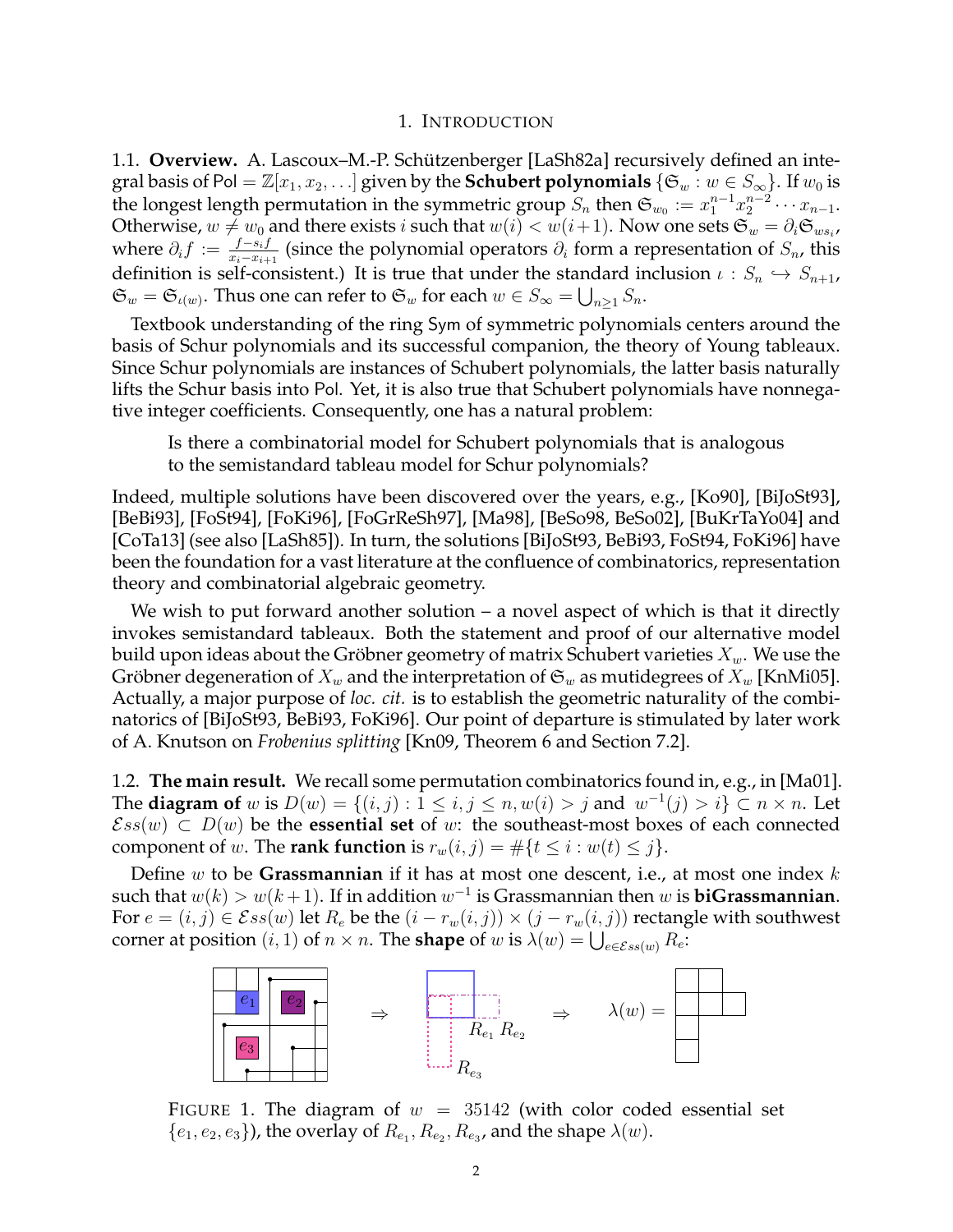A **prism tableau** T for w fills  $\lambda(w)$  with colored labels (one color for each  $e \in \mathcal{E}ss(w)$ ) such that the labels of color  $e$ :

- (S1) sit in a box of  $R_e$ ;
- (S2) weakly decrease along rows from left to right;
- (S3) strictly increase along columns from top to bottom; and
- (S4) are **flagged**: a label is no bigger than the row of the box it sits in.

Let  $d_i(w)$  be the number of distinct values (ignoring color) seen on the *i*-th antidiagonal (i.e., the one meeting  $(i, 1)$ ), for  $i = 1, 2, \ldots, n$ . We say T is **minimal** if  $\sum_{i=1}^{n} d_i(w) = \ell(w)$ , where  $\ell(w)$  is the *Coxeter length* of w.

Let  $\ell_c$  be a label  $\ell$  of color  $c$ . Labels  $\{\ell_c, \ell_d, \ell'_e\}$  in the same antidiagonal form an **unstable triple** if  $\ell < \ell'$  and replacing the  $\ell_c$  with  $\ell'_c$  gives a prism tableau. See Example 1.3. Let  $Prism(w)$  be the set of minimal prism tableaux with no unstable triples. Finally, set

$$
\mathfrak{P}_w(x_1,\ldots,x_n):=\sum_{T\in \texttt{Prism}(w)}\texttt{wt}(T),\ \ \text{where}\ \texttt{wt}(T)=\prod_i x_i^{\# \ \text{of antidiagonals containing }i}.
$$

**Theorem 1.1.**  $\mathfrak{S}_w(x_1, \ldots, x_n) = \mathfrak{P}_w(x_1, \ldots, x_n)$ .

**Example 1.2** (Reduction to semistandard tableaux)**.** Consider the Grassmannian permutation  $w = 246135$ . Conflating prism tableaux with their weights, Theorem 1.1 asserts:

$$
\mathfrak{S}_w = \frac{1}{22\ 2} + \frac{1}{22\ 2} + \frac{1}{22\ 2} + \frac{1}{22\ 1} + \frac{1}{22\ 1} + \frac{1}{22\ 1} + \frac{1}{22\ 1} + \frac{1}{22\ 1} + \frac{1}{22\ 1} + \frac{1}{22\ 1} + \frac{1}{22\ 1} + \frac{1}{22\ 1}.
$$

Forgetting colors gives the following expansion of the Schur polynomial:

sλ(w) = 1 2 2 3 3 1 + 1 2 2 3 3 2 + 1 2 2 3 3 3 + 1 2 1 3 2 1 + 1 2 1 3 2 2 + 1 2 1 3 3 1 + 1 2 1 3 3 2 + 1 2 1 3 3 3 .

In general, if w is Grassmannian then  $\lambda(w)$  is a (French) Young diagram. Moreover, each cell of  $T \in \text{Prism}(w)$  uses only one number. (See Lemma 4.1.) Replacing each set in T by the common value gives a *reverse* semistandard tableau. Thus  $\mathfrak{P}_w = s_\lambda(w)$  follows.  $\square$ 

Prism tableaux provide a means to understand the  $RC$ -graphs of [BeBi93, FoKi96]. We think of the  $\#\mathcal{E}ss(w)$ -many semistandard tableaux of a prism tableau T as the "dispersion" of the associated  $RC$ -graph through T. See Sections 4.1 and 4.3.

Minimality and the unstable triple condition bond the tableau of each color, which is one reason why we prefer not to think of a prism tableau as merely a  $\#\mathcal{E}ss(w)$ -tuple:

**Example 1.3** (Unstable triples). Let  $w = 42513$ . Then  $\#Ess(w) = 3$ . The minimal prism tableaux and their weights are:

| wt( | $x_1^3x_2x_3^2$ | $x_1^3x_2x_3^2$ | $x_1^3x_2^2x_3$ | $x_1^3x_2^2x_3$ |
|-----|-----------------|-----------------|-----------------|-----------------|

The second and the fourth tableaux have an unstably paired label. In both tableaux, the pink 1 in the second antidiagonal is replaceable by a pink 2. So  $\mathfrak{S}_w = x_1^3 x_2 x_3^2 + x_1^3 x_2^2 x_3$ .  $\Box$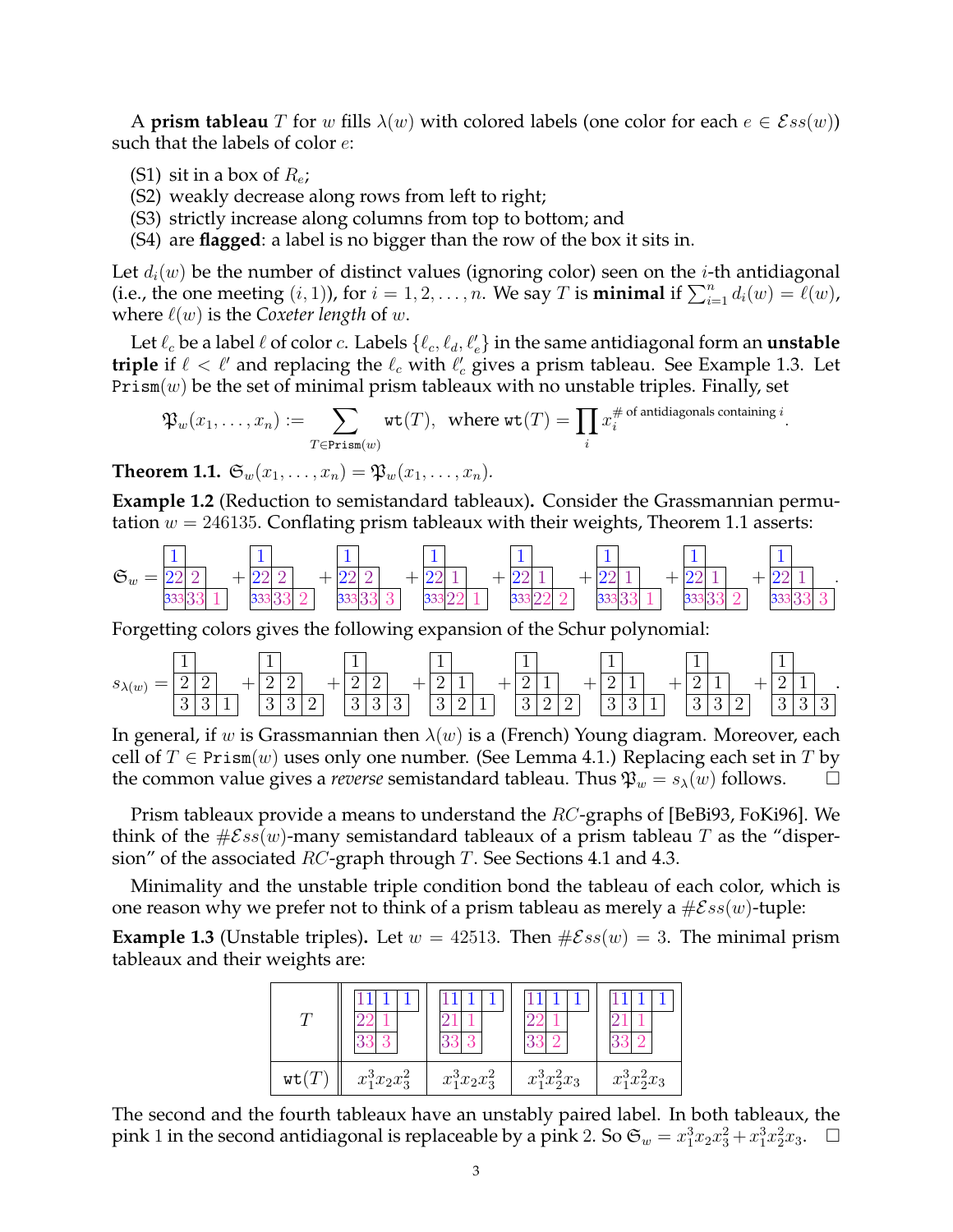| $\mathfrak{S}_{1234}$ | $\emptyset$                                                                                       | $\mathbf{1}$                                                 | $\mathfrak{S}_{3124}$ | $1\vert 1$                                                                                                                                                                  | $x_1^2$               |
|-----------------------|---------------------------------------------------------------------------------------------------|--------------------------------------------------------------|-----------------------|-----------------------------------------------------------------------------------------------------------------------------------------------------------------------------|-----------------------|
| $\mathfrak{S}_{1243}$ | $1 + 2 + 3$                                                                                       | $x_1 + x_2 + x_3$                                            | $\mathfrak{S}_{3142}$ | $+\frac{1}{1}$<br>$\frac{1}{2}$                                                                                                                                             | $x_1^2x_2 + x_1^2x_3$ |
| $\mathfrak{S}_{1324}$ | $1 + 2$                                                                                           | $x_1+x_2$                                                    | $\mathfrak{S}_{3214}$ | $\begin{array}{c c} 11 & 1 \\ \hline 2 & \end{array}$                                                                                                                       | $x_1^2x_2$            |
| $\mathfrak{S}_{1342}$ | $\frac{2}{3} + \frac{1}{2} + \frac{1}{3}$                                                         | $x_2x_3 + x_1x_2 + x_1x_3$                                   | $\mathfrak{S}_{3241}$ | $\frac{1111}{2}$ $\frac{2}{3}$                                                                                                                                              | $x_1^2x_2x_3$         |
| $\mathfrak{S}_{1423}$ | $\boxed{2}$ 2 + $\boxed{1}$ 1 + $\boxed{2}$ 1                                                     | $x_2^2 + x_1^2 + x_1x_2$                                     | $\mathfrak{S}_{3412}$ | $\frac{1}{2}$ $\frac{1}{2}$                                                                                                                                                 | $x_1^2x_2^2$          |
| $\mathfrak{S}_{1432}$ | $\frac{11 1 }{2}$ + $\frac{11 1 }{3}$ + $\frac{21 2 }{2}$ + $\frac{22 1 }{3}$ + $\frac{22 2 }{3}$ | $x_1^2x_2 + x_1^2x_3 + x_1x_2^2 +$<br>$x_1x_2x_3 + x_2^2x_3$ | $\mathfrak{S}_{3421}$ | $\frac{22}{3}$                                                                                                                                                              | $x_1^2x_2^2x_3$       |
| $\mathfrak{S}_{2134}$ | $\boxed{1}$                                                                                       | $\boldsymbol{x}_1$                                           | $\mathfrak{S}_{4123}$ | $\begin{bmatrix} 1 & 1 & 1 \end{bmatrix}$                                                                                                                                   | $x_1^3$               |
| $\mathfrak{S}_{2143}$ | $\frac{1}{1} + \frac{1}{2} + \frac{1}{3}$                                                         | $x_1^2 + x_1x_2 + x_1x_3$                                    | $\mathfrak{S}_{4132}$ | $+\begin{array}{ c c } \hline 1&1&1\\ \hline 1&&\\ \hline \end{array}$<br>$\begin{array}{c c} \hline 1 \\ \hline 1 \\ \hline \end{array}$<br>$1\, \,1\, $<br>$\overline{3}$ | $x_1^3x_2+x_1^3x_3$   |
| $\mathfrak{S}_{2314}$ | $\mathbf 1$<br>$\overline{2}$                                                                     | $x_1 \\ x_2$                                                 | $\mathfrak{S}_{4213}$ | $11\ 1\ 1$<br>$\,2$                                                                                                                                                         | $x_1^3x_2$            |
| $\mathfrak{S}_{2341}$ | $\frac{2}{3}$                                                                                     | $x_1x_2x_3$                                                  | $\mathfrak{S}_{4231}$ | $\mathbf{1}$<br>$\frac{2}{3}$                                                                                                                                               | $x_1^3x_2x_3$         |
| $\mathfrak{S}_{2413}$ | $\frac{1}{22\ 2}$ + $\frac{1}{22\ 1}$                                                             | $x_1x_2^2 + x_1^2x_2$                                        | $\mathfrak{S}_{4312}$ | $\frac{11}{2}$ $\frac{11}{2}$                                                                                                                                               | $x_1^3x_2^2$          |
| $\mathfrak{S}_{2431}$ | $\frac{1}{22\ 2}$ + $\frac{1}{22\ 1}$<br>3                                                        | $x_1x_2^2x_3 + x_1^2x_2x_3$                                  | $\mathfrak{S}_{4321}$ | 11  1<br>$\sqrt{22}$ 2 $\,$                                                                                                                                                 | $x_1^3x_2^2x_3$       |

TABLE 1.  $\text{Prism}(w)$  and  $\mathfrak{S}_w$  for all  $w \in S_4$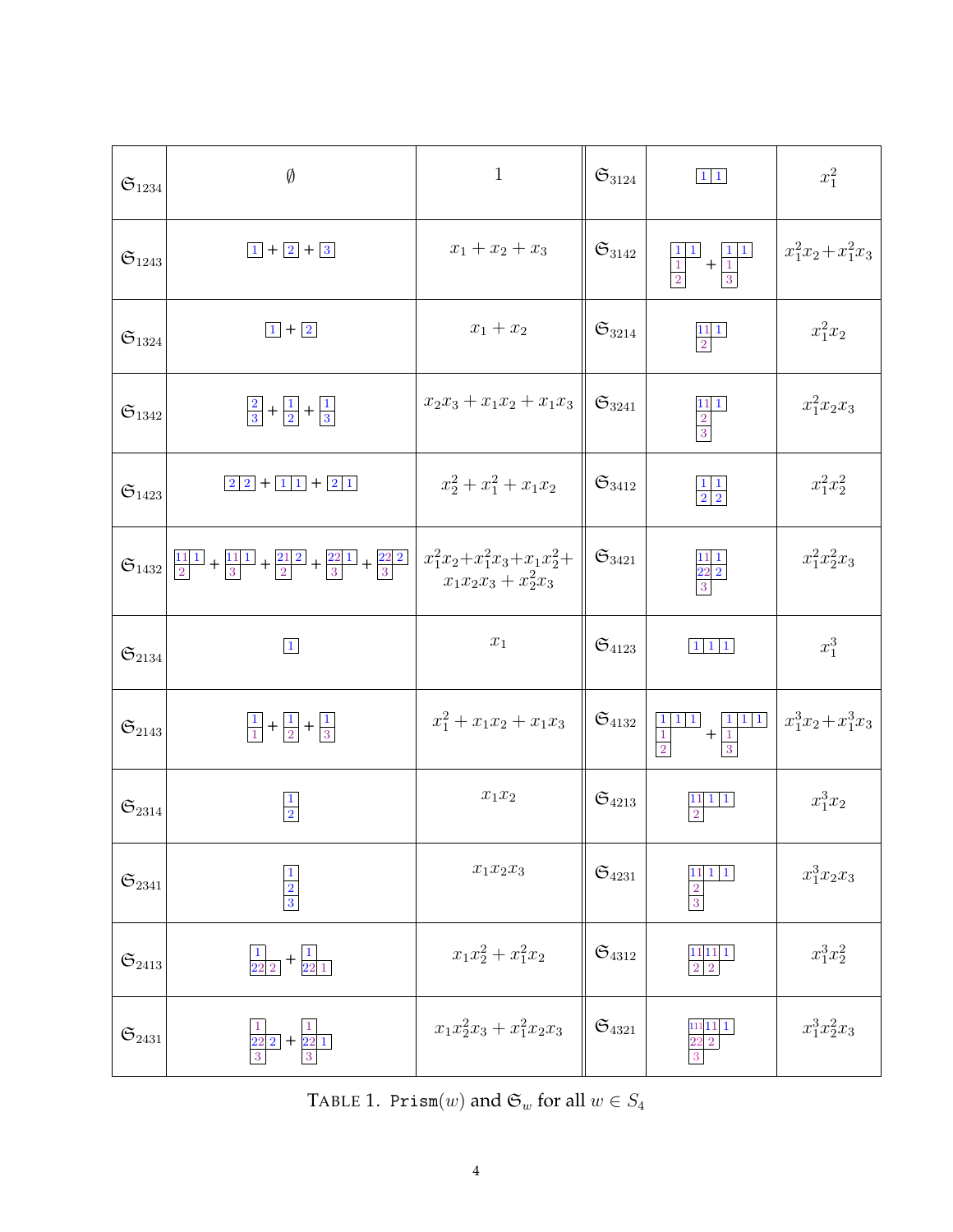1.3. **Organization.** In Section 2 we present the general geometric perspective behind the rule and its proof. In the case at hand, we need to study the Stanley-Reisner simplical complex associated to the Gröbner limit of  $X_w$ ; this is done in Section 3. In Section 4, we collect some additional results and remarks.

### 2. MAIN IDEA OF THE MODEL AND ITS PROOF

Let  $G = GL_n$  and B and B<sup>+</sup> the Borel subgroups of lower and upper triangular matrices in G. Identify the **flag variety** with the coset space B\G. Let T be the maximal torus in B. Suppose  $\mathfrak{X} \subset B\backslash G$  is an arbitrary subvariety and  $\pi : G \rightarrow B\backslash G$  is the natural projection. Then

$$
X=\overline{\pi^{-1}(\mathfrak{X})}\subseteq \mathsf{Mat}_{n\times n}
$$

carries a left B action and thus the action of T. Therefore, one can speak of the equivariant cohomology class

$$
[X]_T \in H_{\mathsf{T}}(\mathsf{Mat}_{n \times n}) \cong \mathbb{Z}[x_1, \ldots, x_n].
$$

Moreover, the polynomial  $[X]_T$  is a coset representative under the Borel presentation of

$$
[\mathfrak{X}] \in H^{\star}(\mathsf{B}\backslash \mathsf{G},\mathbb{Z}) \cong \mathbb{Z}[x_1,\ldots,x_n]/I^{S_n},
$$

where  $I^{S_n}$  is the ideal generated by (non-constant) elementary symmetric polynomials. This is a key perspective of work of A. Knutson-E. Miller [KnMi05] when  $\mathfrak X$  is a Schubert variety.

Let  $Y \subseteq Mat_{n \times n}$  be an equidimensional, reduced union of coordinate subspaces. Given  $P \subset n \times n$ , we represent P visually as a collection of  $+$ 's in the  $n \times n$  grid. We say P is a **plus diagram** for  $Y$ , if

$$
\mathcal{L}_{\mathcal{P}} := \{ M \in \mathsf{Mat}_{n \times n} : M_{i,j} = 0 \text{ if } (i,j) \in \mathcal{P} \} \subset Y.
$$

Let Plus(Y) be the set of all such plus diagrams. Let  $MinPlus(Y)$  be the set of minimal plus diagrams, i.e., those  $\mathcal P$  for which removing any  $+$  would not return an element of Plus $(Y)$ . We refer to the union of plus diagrams as an **overlay** to emphasize whenever  $(i, j)$  is in  $P$  or  $P'$ , the diagram for  $\overline{P} \cup P'$  also has a + in position  $(i, j)$ .

Each P corresponds 1 : 1 to a face of the Stanley-Reisner complex  $\Delta_Y$ . Let  $\Delta_{n\times n}$  be the power set of  $\{(i, j): 1 \le i, j \le n\}$ . Then  $\Delta_Y \subseteq \Delta_{n \times n}$  and for each P one has the face

$$
\mathcal{F}_{\mathcal{P}} = \{(i, j) : 1 \le i, j \le n \text{ and } (i, j) \notin \mathcal{P}\}.
$$

The faces of  $\Delta_Y$  are ordered by reverse containment of their plus diagrams. Thus, facets (maximal dimensional faces) of  $\Delta_Y$  coincide with elements of MinPlus(Y). In addition, taking the overlay of  $P \in Plus(Y)$  and  $Q \in Plus(Z)$  corresponds to intersecting faces in the Stanley-Reisner complex:

$$
\mathcal{F}_{\mathcal{P}\cup\mathcal{Q}}=\mathcal{F}_{\mathcal{P}}\cap\mathcal{F}_{\mathcal{Q}}\in\Delta_Y\cap\Delta_Z.
$$

Through the interpretation of  $[Y]_T$  as a *multidegree*, one may express  $[Y]_T$  as a generating series over  $MinPlus(Y)$ . That is,

(2.1) 
$$
[Y]_T = \sum_{\mathcal{P} \in \text{MinPlus}(Y)} \text{wt}(\mathcal{P}), \text{ where } \text{wt}(\mathcal{P}) = \prod_{i=1}^n x_i^{\# \text{ of } + \text{'s in row } i}.
$$

For details, the reader may consult [MiSt05]; see Chapter 1 and Chapter 8 (and its notes).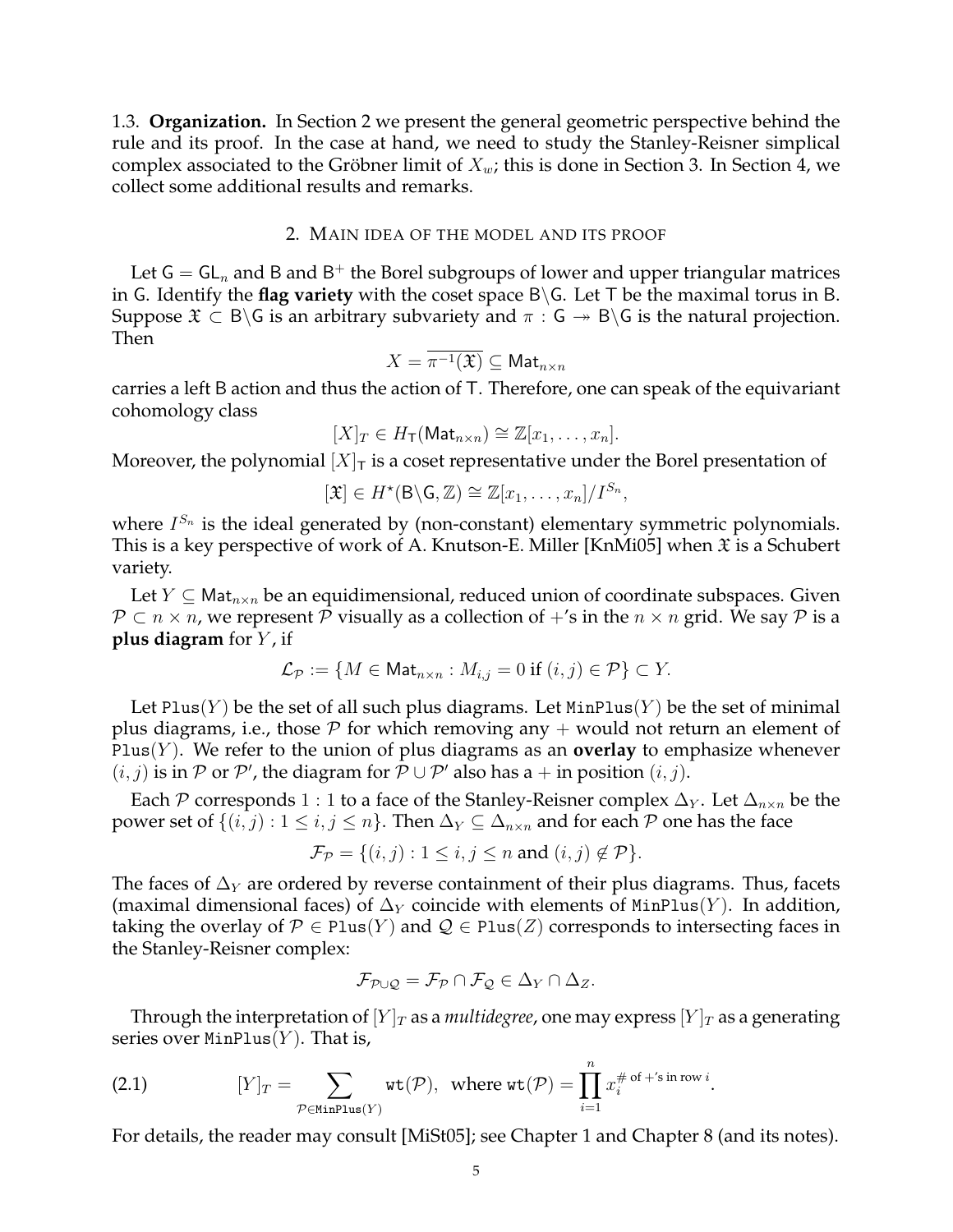**Example 2.1.** Let  $Y \subset Mat_{2\times 2}$  be the zero locus of  $z_{1,1}z_{1,2}$ , i.e., the union of two coordinate hyperplanes  $\{z_{1,1} = 0\} \cup \{z_{1,2} = 0\}$ . Then

$$
\begin{pmatrix} + & \cdot \\ \cdot & \cdot \end{pmatrix}, \begin{pmatrix} \cdot & + \\ \cdot & \cdot \end{pmatrix}, \begin{pmatrix} + & + \\ \cdot & \cdot \end{pmatrix} \in \text{Plus}(Y)
$$

(the first two are in MinPlus(Y)). The complex  $\Delta_Y$  is the 2-dimensional ball depicted below.  $\sqrt{4}$  $\setminus$ 



Here  $[Y]_T = 2x_1$ .

Suppose  $\prec$  is any term order on  $\mathbb{C}[\mathsf{Mat}_{n\times n}]$  and  $X' := \mathsf{init}_{\prec} X$ . Since X is T-stable the same is true of  $X'$ ; thus  $[X']_T$  is defined. Gröbner degeneration preserves the Tequivariant class, so  $[X]_{\mathsf{T}} = [X']_{\mathsf{T}}$ . Suppose  $X'$  is reduced, and hence a reduced union of coordinate subspaces. Since  $\mathfrak X$  was assumed to be irreducible, then X is irreducible. So by [KaSt95, Theorem 1] the Stanley-Reisner complex  $\Delta_{X'}$  of  $X'$  is equidimensional. Hence we may apply the discussion above using  $Y = X'$  to compute  $[X']_T = [X]_T$ .

We are interested in understanding  $\Delta_{X}$  under certain hypotheses on X. Assume that we have a collection of varieties  $X, X_1, \ldots, X_m \subseteq V \cong \mathbb{C}^N$  such that

$$
(2.2) \t\t X = X_1 \cap X_2 \cap \cdots \cap X_k.
$$

Assume  $\prec$  is a term order on  $\mathbb{C}[V]$  that defines a Gröbner degeneration of these varieties so that each Gröbner limit

(2.3) 
$$
X' := \text{init}_{\prec} X, \ X'_i := \text{init}_{\prec} X_i \ \text{(for } i = 1, 2, \ldots, k \text{) is reduced.}
$$

Finally, suppose

$$
(2.4) \t\t X' = X'_1 \cap X'_2 \cap \cdots \cap X'_k.
$$

Call  $\{X_i\}$  a  $\prec$ **-spectrum** for X.

To construct a cheap example, pick any Grobner basis  $G = \{g_1, \ldots, g_M\}$  with squarefree lead terms to define X. Now partition  $G = G_1 \cup G_2 \cup \cdots \cup G_s$  and set  $X_k$  to be cut out by  $G_k$ . On the other hand, a motivating example is A. Knutson [Kn09, Theorem 6]: given a term order  $\prec$  (satisfying a hypothesis), there is a stratification of V into a poset of varieties (ordered by inclusion) with the additional feature that each stratum  $X$  admits a ≺-spectrum using higher strata.

How can a  $\prec$ -spectrum be used to understand the combinatorics of  $[X']$ <sup>7</sup>? Here is a simple observation:

**Lemma 2.2.** *Let*  $\{X_i\}$  *be a*  $\prec$ -spectrum for X. Then

- (I) Plus $(X') = \{ \mathcal{P}_1 \cup \cdots \cup \mathcal{P}_k : \mathcal{P}_i \in \text{Plus}(X'_i) \}$
- (II)  $\text{MinPlus}(X') \subseteq \{ \mathcal{P}_1 \cup \cdots \cup \mathcal{P}_k : \mathcal{P}_i \in \text{MinPlus}(X'_i) \}$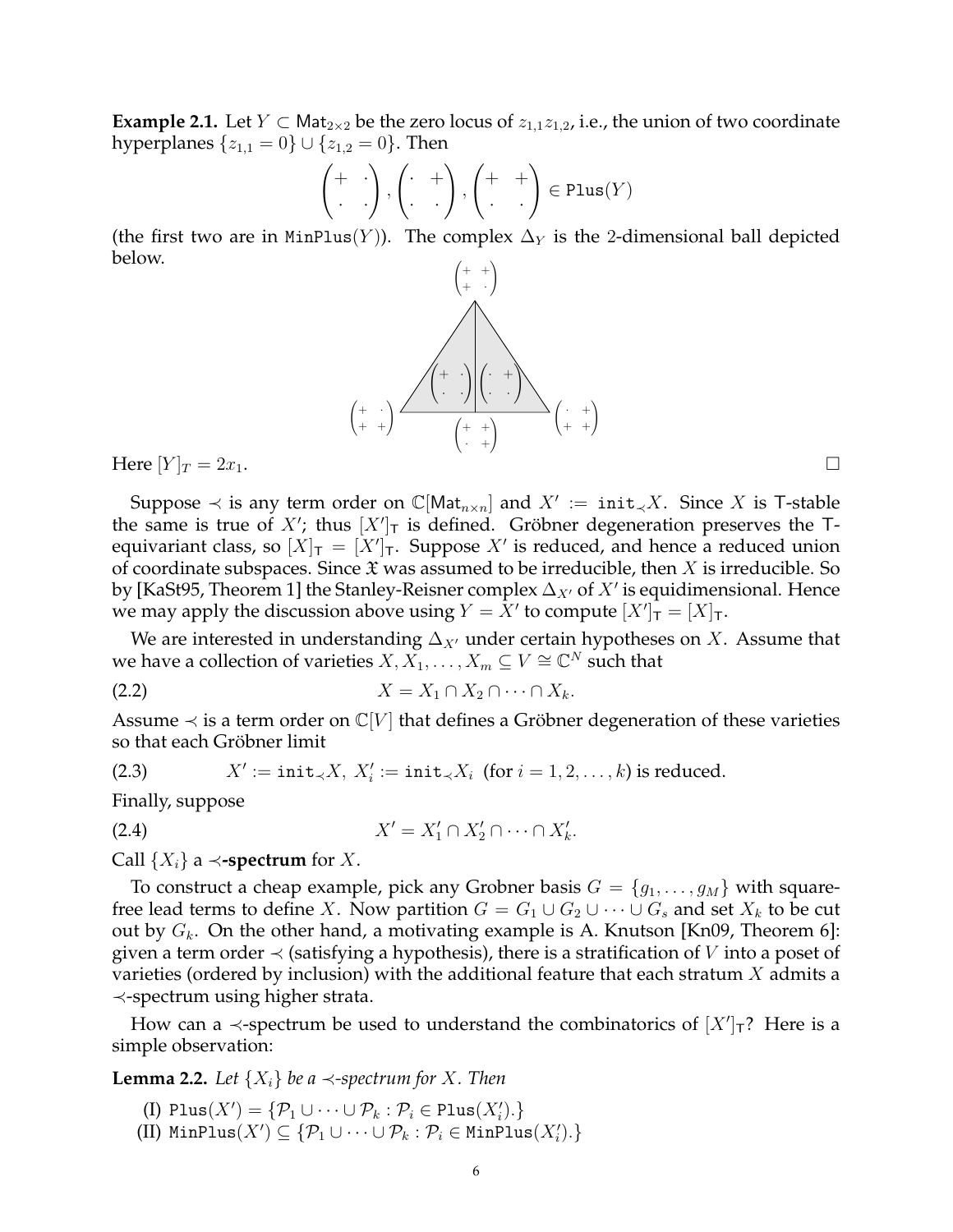*Proof.* (I): Let  $\mathcal{P} \in \text{Plus}(X')$ . Then  $\mathcal{L}_{\mathcal{P}} \subseteq X' \subseteq X'_i$  for all i. Therefore  $\mathcal{P} \in \text{Plus}(X'_i)$  and trivially  $\mathcal{P} = \mathcal{P} \cup \ldots \cup \mathcal{P}$ , proving "⊆". For the other containment, suppose  $\mathcal{P}_i \in \text{Plus}(X_i')$ for  $1 \leq i \leq k$  and let  $\mathcal{P} = \overline{\mathcal{P}}_1 \cup \cdots \cup \mathcal{P}_k$ . Then  $\mathcal{L}_{\mathcal{P}} = \mathcal{L}_{\mathcal{P}_1} \cap ... \cap \mathcal{L}_{\mathcal{P}_k}$  and hence  $\mathcal{L}_{\mathcal{P}} \subseteq \mathcal{L}_{\mathcal{P}_i} \subseteq X'_i$ . So  $P \in \text{Plus}(X_i')$  for each *i*, which implies  $P \in \text{Plus}(X').$ 

(II): Let  $\mathcal{P} \in \text{MinPlus}(X')$ . By (I),  $\mathcal{P} \in \text{Plus}(X'_i)$  for each i. Then there exists  $\mathcal{P}_i \in$ <code>MinPlus( $X_i'$ )</code> so that  $\mathcal{P}_i\subseteq\mathcal{P}.$  Then  $\mathcal{P}\supseteq\mathcal{P}_1\cup\cdots\cup\mathcal{P}_k\in\texttt{Plus}(X')$  by (I). As  $\mathcal P$  is minimal, this is an equality.  $\Box$ 

Our point is that in good cases, the plus diagrams of  $X_i'$  are "simpler" to understand than those of X. Lemma 2.2(II) says that one can think of each  $\mathcal{P} \in \text{MinPlus}(X)$  as an overlay  $\mathcal{P} = \mathcal{P}_1 \cup \cdots \cup \mathcal{P}_k$  of these simpler  $\mathcal{P}_i$ . Of course, this representation is not unique in general, so one can make a *choice* of representation for each P. The hope is to transfer understanding of the combinatorics of  $MinPlus(X_i)$  to the combinatorics of  $MinPlus(X)$ .

### 3. PROOF OF THE THEOREM 1.1

We now carry out the ideas described in Section 2 in the case of Schubert varieties.

3.1. **Matrix Schubert varieties and Schubert polynomials.** The flag variety B\G decomposes into <code>Schubert</code> cells  $\mathfrak{X}_w^\circ:=\mathsf{B}\backslash\mathsf{B}w\mathsf{B}^+$  indexed by  $w\in S_n.$  The <code>Schubert</code> variety is the Zariski-closure  $\mathfrak{X}_w := \overline{\mathfrak{X}^\circ_w}.$  The **matrix Schubert variety** is

$$
X_w:=\pi^{-1}(\mathfrak{X}_w)\subset \mathsf{Mat}_{n\times n}.
$$

Let  $Z = (z_{ij})_{1 \le i,j \le n}$  be the generic  $n \times n$  matrix. The **Schubert determinantal ideal** is

 $I_w = \langle r_w(i, j) + 1$  minors of the the northwest  $i \times j$  submatrix of  $Z \rangle \subset \mathbb{C}[\mathsf{Mat}_{n \times n}].$ 

In [Fu91, Lemma 3.10] it is proved that  $I_w$  cuts out  $X_w$  scheme-theoretically. Moreover in *loc. cit.* it is shown that  $I_w$  is generated by the smaller set of generators coming from those  $(i, j) \in \mathcal{E}ss(w).$ 

By [KnMi05, Theorem A],

$$
[X_w]_{\mathsf{T}} = \mathfrak{S}_w(x_1, \ldots, x_n) \in H_{\mathsf{T}}(\mathsf{Mat}_{n \times n}).
$$

Moreover, let  $\prec_{\text{anti}}$  be any **antidiagonal term order** on  $\mathbb{C}[\text{Mat}_{n\times n}]$ , i.e., one that picks off the antidiagonal term of any minor of  $Z$ . In [KnMi05, Theorem B] it is shown that <code>MinPlus( $X'_w$ )</code> are in a transparent bijection with the  $RC$ -graphs of [BeBi93] (cf. [FoKi96]).

For each  $e \in \mathcal{E}ss(w)$ , there is a unique biGrassmannian permutation  $u_e$  such that  $r_{u_e}(e) =$  $r_w(e)$  and  $\mathcal{E}ss(u_e) = \{e\}$  [LaSh96]. Let

$$
\mathtt{biGrass}(w) := \{u_e : e \in \mathcal{E}ss(w)\} = \{u_1, \ldots, u_k\}.
$$

Call  $\{X_{u_1}, \ldots, X_{u_k}\}$  the  $\bf{biGrassmannian} \prec_{\tt anti}\bf{-spectrum}$  for  $X_w$ . By [Kn09, Section 7.2],  ${X_{u_i}}$  indeed gives a  $\prec$ <sub>anti</sub>-spectrum for  $X_w$  over Q. This result can also be readily obtained (over  $\mathbb{Z}$ ) if one assumes the Gröbner basis result [KnMi05, Theorem B]. (It should be emphasized that one of the points of [Kn09, Section 7.2] is to reprove said Gröbner basis theorem more easily.)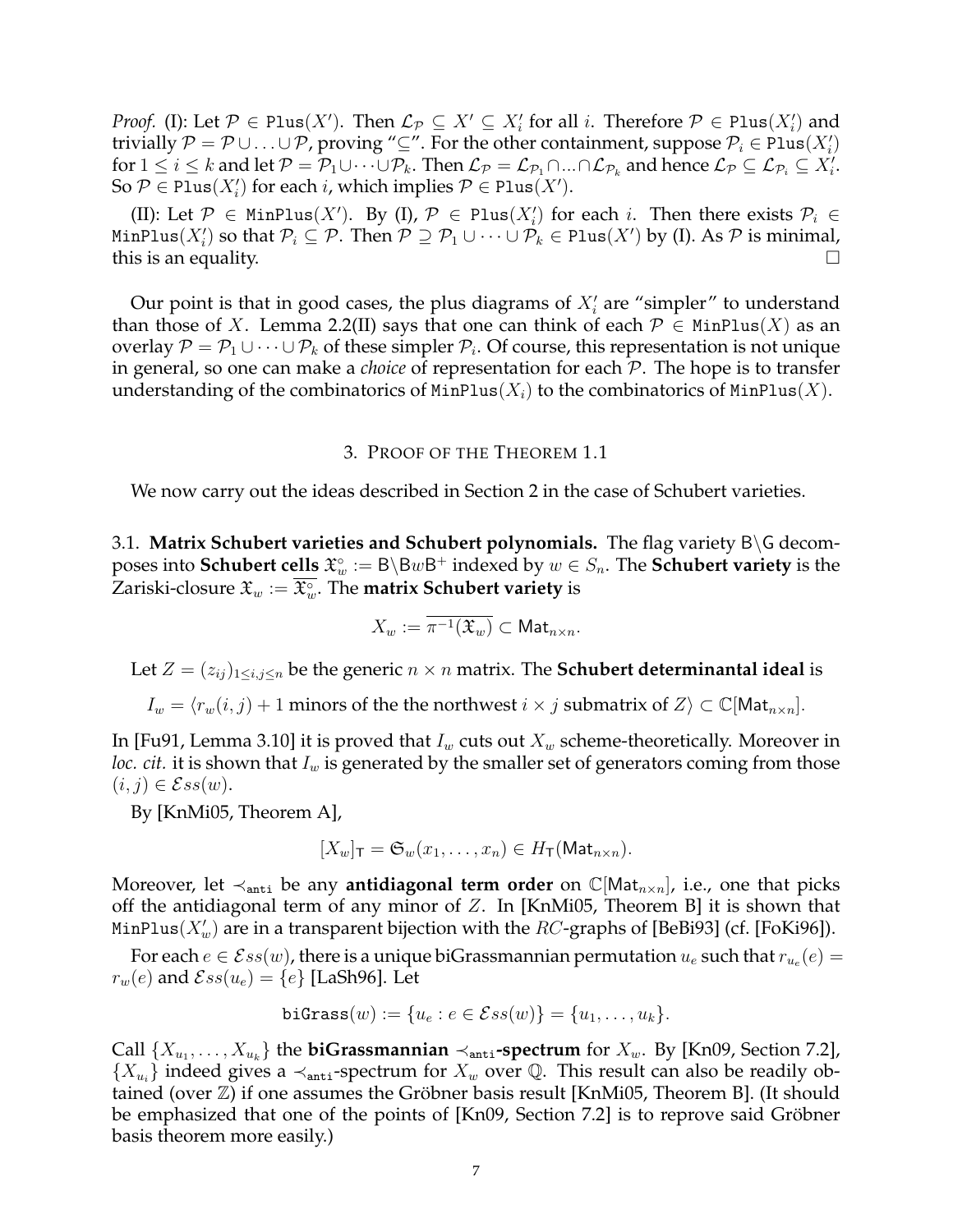

FIGURE 2. The Stanley-Reisner complexes for  $X'_{1423}$  and  $X'_{2314}$  intersect to give the complex for  $X'_{2413}$ . These complexes are a multicone over the depicted complex.

**Example 3.1.**  $X = X_{2413}$  has biGrassmannian  $\prec_{\text{anti}}$ -spectrum  $\{X_1 = X_{1423}, X_2 = X_{2314}\}.$ Here  $\mathbb{C}[\text{Mat}_{n \times n}] = \mathbb{C}[z_{i,j} : 1 \leq i, j \leq 4]$  and one can check:

$$
I_{u_1} = \left\langle \begin{vmatrix} z_{1,1} & z_{1,2} \\ z_{2,1} & z_{2,2} \end{vmatrix}, \begin{vmatrix} z_{1,1} & z_{1,3} \\ z_{2,1} & z_{2,3} \end{vmatrix}, \begin{vmatrix} z_{1,2} & z_{1,3} \\ z_{2,2} & z_{2,3} \end{vmatrix} \right\rangle, \quad I_{u_2} = \langle z_{1,1}, z_{2,1} \rangle, \quad I_w = I_{u_1} + I_{u_2}.
$$

The  $\prec$ <sub>anti</sub>-Gröbner limits are defined by

$$
I'_{u_1} = \langle z_{2,1}z_{1,2}, z_{2,1}z_{1,3}, z_{2,2}z_{1,3} \rangle, \quad I'_{u_2} = \langle z_{1,1}, z_{2,1} \rangle, \quad I'_{w} = I'_{u_1} + I'_{u_2}.
$$

Since the prime decomposition of  $I'_{u_1}$  is

$$
I_{u_1'} = \langle z_{2,1}, z_{2,2} \rangle \cap \langle z_{2,1}, z_{1,3} \rangle \cap \langle z_{1,2}, z_{1,3} \rangle,
$$

the facets of  $\Delta_{X'_1}$  are labeled by:

(3.1) MinPlus(X 0 1 ) = · · · · + + · · · · · · · · · · , · · + · + · · · · · · · · · · · , · + + · · · · · · · · · · · · · .

In Figure 2, these correspond to the indicated tetrahedra.

Similarly, there is a single facet for  $X'_2$  associated to the prime ideal  $I_{u_2}$ , labeled by:

$$
\left\{\left[\begin{array}{ccc} + & \cdot & \cdot & \cdot \\ + & \cdot & \cdot & \cdot \\ \cdot & \cdot & \cdot & \cdot \\ \cdot & \cdot & \cdot & \cdot \end{array}\right]\right\}.
$$

This facet corresponds to the remaining tetrahedron.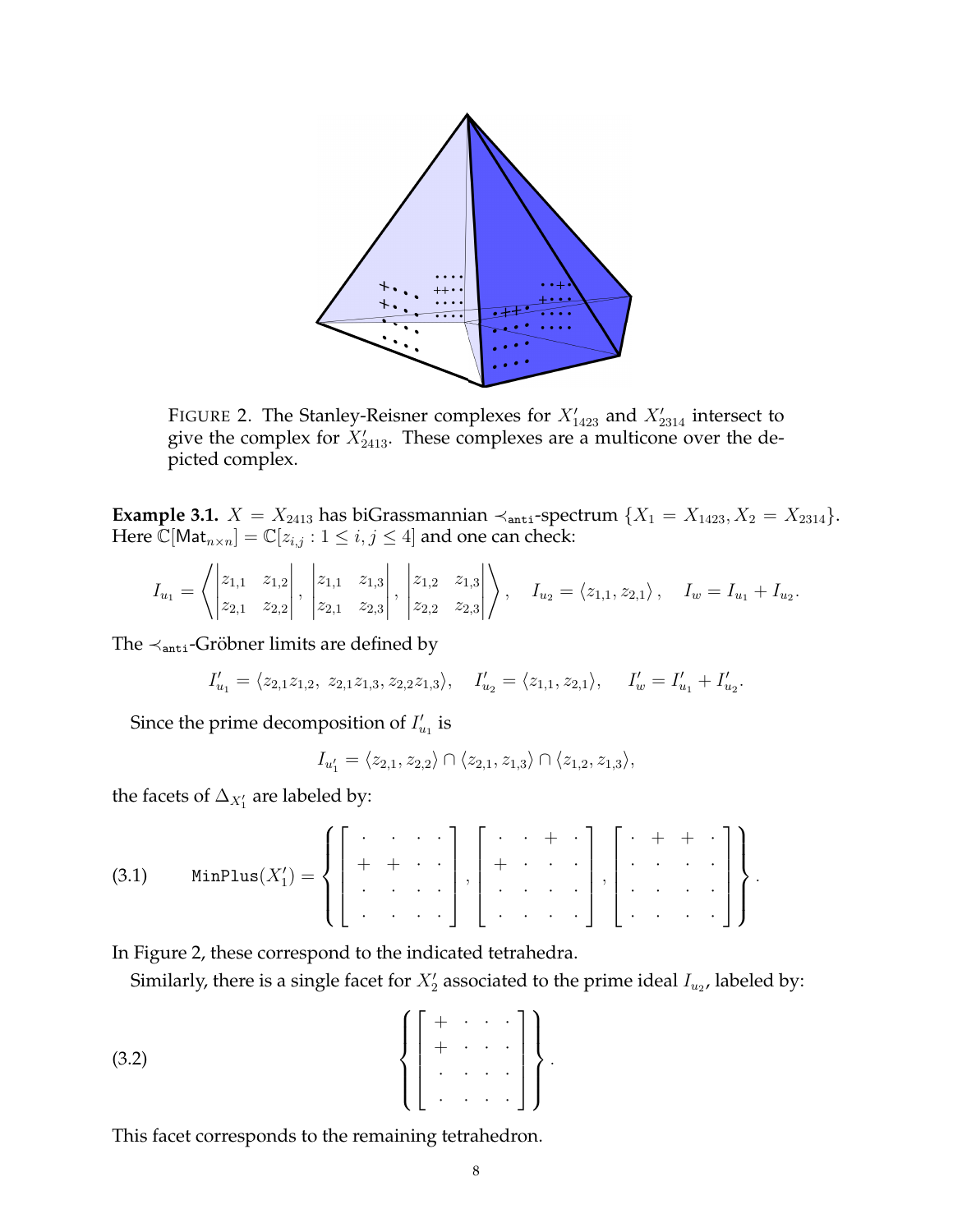There are precisely two minimal overlays of the plus diagrams of (3.1) with the plus diagram of (3.2):

$$
\left\{\left[\begin{array}{cccc} + & \cdot & \cdot & \cdot \\ + & + & \cdot & \cdot \\ \cdot & \cdot & \cdot & \cdot \\ \cdot & \cdot & \cdot & \cdot \end{array}\right], \left[\begin{array}{cccc} + & \cdot & + & \cdot \\ + & \cdot & \cdot & \cdot \\ \cdot & \cdot & \cdot & \cdot \\ \cdot & \cdot & \cdot & \cdot \end{array}\right]\right\}.
$$

This agrees with the prime decomposition  $I'_w = \langle z_{1,1}, z_{1,3}, z_{2,1} \rangle \cap \langle z_{1,1}, z_{2,1}, z_{2,2} \rangle$ . Geometrically, these label the facets of  $\Delta_{X}$ , pictured as light blue triangles in Figure 2.

Finally, applying the discussion of Section 2 (cf. (2.1)) we see that

$$
\mathfrak{S}_{u_1} = x_2^2 + x_1 x_2 + x_1^2
$$
,  $\mathfrak{S}_{u_2} = x_1 x_2$ , and  $\mathfrak{S}_w = x_1 x_2^2 + x_1^2 x_2$ 

(where the terms in each Schubert polynomial correspond respectively to the plus diagrams listed above).  $\Box$ 

**Example 3.2** (Digression: diagonal term orders). Fix  $w = 2143 \in S_4$  and let  $\prec_{diag}$  be any **diagonal term order** on  $\mathbb{C}[\text{Mat}_{n\times n}]$ , i.e., any order that picks the diagonal term of a minor as the lead term. One has that  $X_{2143} = X_{2134} \cap X_{1243}$  (reduced intersection). Now

$$
I'_{2134} = \langle z_{11} \rangle
$$
 and  $I'_{1243} = \langle z_{11} z_{22} z_{33} \rangle$ .

However,

$$
I'_{2143} = \langle z_{11}, z_{12}z_{21}z_{33} \rangle \neq I'_{2134} + I'_{1243} = \langle z_{11}, z_{11}z_{22}z_{33} \rangle = I'_{2134}.
$$
  
as is not a  $\prec$  use-spectrum for  $X_{-}$ .

So  $\{X_{2134}, X_{1243}\}$  is not a  $\prec_{\text{diag}}$ -spectrum for  $X_w$ .

A permutation is **vexillary** if it is 2143-avoiding; see [Ma01, Section 2.2.1] for details. The following is not needed in the proof of Theorem 1.1:

# **Proposition 3.3.**  $\{X_{u_1}, \ldots, X_{u_k}\}$  is a  $\prec_{\texttt{diag}}$ -spectrum for  $X_w$  if and only if  $w$  is vexillary.

*Proof.* Assume w is vexillary. Then by [KnMiYo09, Section 1.4], the essential minors define a  $\prec_{diag}$ -Gröbner basis for  $I_w$ . The same is true of  $I_{u_i}$  since  $u_i$  is biGrassmannian and therefore also vexillary. Since the (Gröbner) essential minors of  $I_w$  are the concatentation of the (Gröbner) essential minors of the  $I_{u_i}$ 's, the spectrum claim follows.

For the converse, assume  $w$  is not vexillary, but  $\{X_{u_1},\ldots,X_{u_k}\}$  is a  $\prec_{\mathtt{diag}}$ -spectrum for  $X_w$ . Again, we know the essential minors of  $I_{u_i}$  form a  $\prec$ <sub>diag</sub>-Gröbner basis. By the spectrum assumption, the concatenation of these k-many Gröbner basis is a  $\prec_{diag}$ -Gröbner basis for  $I_w$ . However this concatenated Gröbner basis is the set of essential generators for  $I_w$ . This directly contradicts [KnMiYo09, Theorem 6.1].

3.2. **Multi-plus diagrams.** The technical core of our proof is to analyze the combinatorics of overlays of plus diagrams for the biGrassmannian  $\prec_{\mathtt{anti}}$ -spectrum  $\{X_{u_1},\ldots,X_{u_k}\}.$  Let

$$
\texttt{Multi}(w) = \prod_{i=1}^k \texttt{MinPlus}(X_{u_i}')
$$

be the set of **multi-plus diagrams** for w: we represent  $(\mathcal{P}_1, \ldots, \mathcal{P}_k) \in \text{Multi}(w)$  as a placement of colored +'s in a single  $n \times n$  grid, where  $(a, b)$  has a + of color  $u_i$  if  $(a, b) \in \mathcal{P}_i$ .

By Lemma 2.2(I), there is a map

$$
\mathtt{supp} : \mathtt{Multi}(w) \to \mathtt{Plus}(X'_w)
$$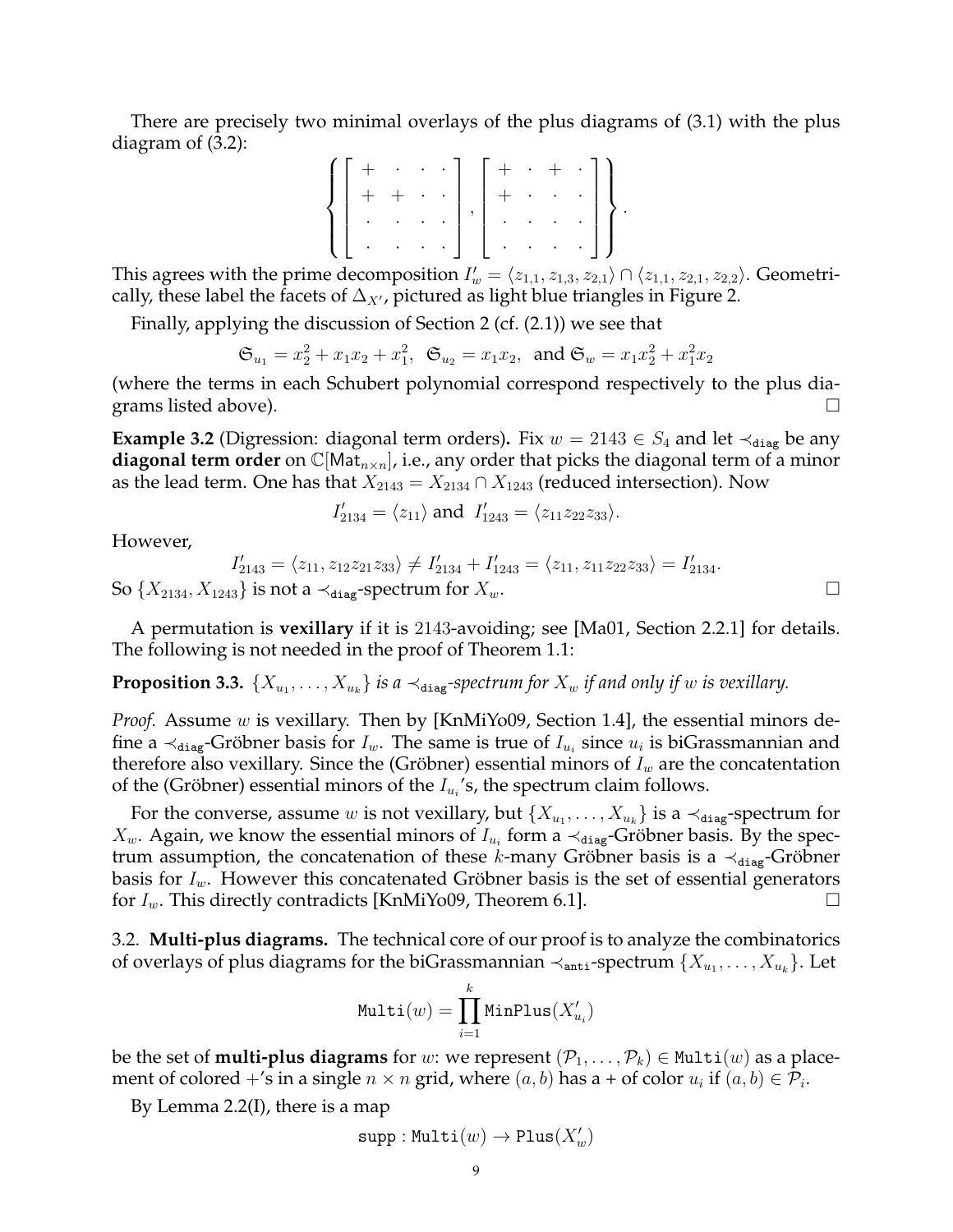given by  $(\mathcal{P}_1,\ldots,\mathcal{P}_k)\mapsto \mathcal{P}_1\cup\ldots\cup\mathcal{P}_k$ . Call  $\mathcal{P}_1\cup\ldots\cup\mathcal{P}_k$  the **support** of  $(\mathcal{P}_1,\ldots,\mathcal{P}_k)$ . Central to our study is

$$
\texttt{Multi}(\mathcal{P}) := \texttt{supp}^{-1}(\mathcal{P}).
$$

**Example 3.4.** Let  $w = 42513$ . Then biGrass $(w) = \{41235, 23415, 14523\}$ . Now,

$$
\mathcal{P} = \begin{bmatrix} + & + & + & \cdot & \cdot \\ + & \cdot & + & \cdot & \cdot \\ + & \cdot & \cdot & \cdot & \cdot \\ \cdot & \cdot & \cdot & \cdot & \cdot \\ \cdot & \cdot & \cdot & \cdot & \cdot \end{bmatrix} \in \text{MinPlus}(X_w').
$$

One can check that

Multi(P) = ++ ++ ++ · · + · + · · ++ · · · · · · · · · · · · · · , ++ + ++ · · ++ · + · · ++ · · · · · · · · · · · · · · .

 $\Box$ 

3.3. **Local moves on plus diagrams.** A **southwest move** is the following local operation on a plus diagram:

$$
(3.3) \qquad \qquad \left[ \begin{array}{cc} \cdot & + \\ \cdot & \cdot \end{array} \right] \mapsto \left[ \begin{array}{cc} \cdot & \cdot \\ + & \cdot \end{array} \right].
$$

The inverse operation is a **northeast move**:

$$
\begin{bmatrix} . & . \\ + & . \end{bmatrix} \mapsto \begin{bmatrix} . & + \\ . & . \end{bmatrix}.
$$

Suppose  $\mathcal{E}ss(u) = \{(i,j)\}\$ . Define  $\mathcal{D}_{\mathtt{bot}}(u) \in \mathtt{MinPlus}(X'_u)$  as the  $(i-r_u(i,j))\times (j-r_u(i,j))$ rectangle of  $+$ 's, with southwest corner in row i and column 1. The following is wellknown, and is a consequence (by specialization) of the chute and ladder moves of [BeBi93, Theorem 3.7]:

**Lemma 3.5.** *Let*  $u \in S_n$  *be biGrassmannian.* 

- (I)  $MinPlus(X'_u)$  is connected and closed under the moves (3.3) and (3.4).
- (II) *Each*  $P \in \text{MinPlus}(X_u')$  *can be obtained from*  $D_{\text{bot}}(u)$  *using only the moves* (3.4).

Define a partial order on  $MinPlus(X_u')$  by taking the transitive closure of the covering relation  $P < P'$  if  $P'$  is obtained from P by a northeast local move (3.4). Let  $\lt'$  be the partial order on Multi(w) defined as the  $\mathcal{E}ss(w)$ -factor Cartesian product of  $\lt$ . That is  $(\mathcal{P}_1,\ldots,\mathcal{P}_k) <'(\mathcal{Q}_1,\ldots,\mathcal{Q}_k)$  if and only if  $\mathcal{P}_i < \mathcal{Q}_i$  for each  $i$ . Then  $<'$  induces a partial order on Multi $(\mathcal{P}) \subseteq$  Multi $(w)$ .

Given  $(\mathcal{P}_1,\ldots,\mathcal{P}_m) \in \text{Multi}(w)$ , a **long move** is a repeated application of (3.3) (respectively,  $(3.4)$ ) to a single  $+$  appearing in one of the  $\mathcal{P}_i$ 's. Recall that a **lattice** is a partially ordered set in which every two elements x and y have a least upper bound (join)  $x \vee y$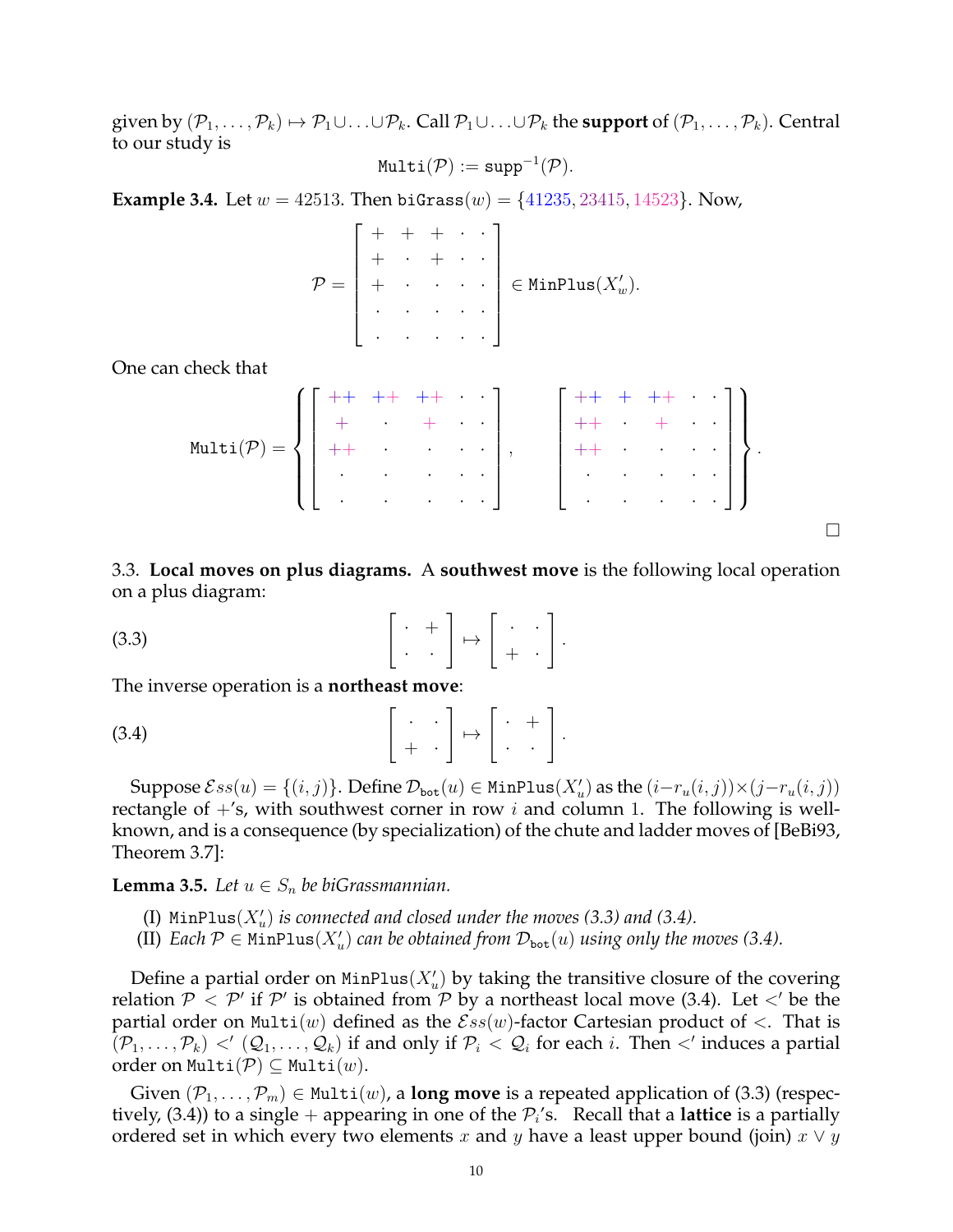(join) and a unique greatest lower bound  $x \wedge y$  (meet). It is basic that a Cartesian product of lattices is a lattice.

**Theorem 3.6.** *Let*  $w \in S_n$  *and*  $P \in \text{MinPlus}(X_w')$ *.* 

- (I) Multi(P) *is connected by long moves.*
- (II)  $\textit{Each } (\texttt{MinPlus}(X'_{u_i}), <) \textit{ is a lattice. Consequently, } (\texttt{Multi}(w), <') \textit{ is a lattice.}$
- (III) (Multi(P), <') is a sublattice of (Multi(w), <').

**Example 3.7.** Let  $w = 5361724$ . Fix

P = + + + + · · · + + · + · · · + + · + · · · · + · · · · · · · · · · · · · · · · · · · · · · · · · · ∈ MinPlus(X 0 <sup>w</sup>).

Here biGrass $(w) = \{5123467, 3451267, 1562347, 1345627, 1256734\}$ . Figure 3 shows the Hasse diagram for Multi( $P$ ). The poset is a lattice, agreeing with Theorem 3.6(III).  $\Box$ 

We use the following ordering of the +'s of  $\mathcal{D}_{\text{bot}}(u)$ .

(3.5) +<sup>7</sup> . . . +<sup>4</sup> +<sup>8</sup> . . . +<sup>2</sup> +<sup>5</sup> +<sup>9</sup> . . . +<sup>1</sup> +<sup>3</sup> +<sup>6</sup> +<sup>10</sup> .

In words, order the  $+$ 's along diagonals, from northwest to southeast, where  $+$ <sub>1</sub> is at the southwest corner of  $\mathcal{D}_{\text{bot}}$ .

In view of Lemma 3.5(II), there is a bijection between the +'s of  $\mathcal{D}_{bot}(u)$  and any  $\mathcal{P} \in$ <code>MinPlus( $X'_u$ )</code>. Hence the ordering (3.5) induces an ordering  $+_1, +_2, \ldots$  of the  $+$ 's of  ${\mathcal P}.$ 

The following two lemmas hold by Lemma 3.5 and an easy induction.

**Lemma 3.8.** If in  $\mathcal{D}_{\text{bot}}(u) \in \text{MinPlus}(X_u')$  the label  $+_a$  is weakly southwest of  $+_b$ , then the same *is true for all*  $\mathcal{P} \in \texttt{MinPlus}(X_u')$ .

For an antidiagonal D, let  $D_{\text{left}}$  be the antidiagonal adjacent to D and to its left. Similarly let  $D_{\text{right}}$  be the antidiagonal adjacent to D and to its right.

**Lemma 3.9.** *Fix*  $\mathcal{P} \in \text{MinPlus}(X_u')$ . *Fix an antidiagonal D. Let*  $+_a \in D$  *and suppose*  $+_b$  *is in* D,  $D_{\text{left}}$  or  $D_{\text{right}}$  so that  $+_b$  is weakly southwest of  $+_a$ . Then for any  $\mathcal{P}' \in \text{MinPlus}(X'_u)$ ,  $+_b$  is *weakly southwest of*  $+$ <sub>a</sub>.

**Proposition 3.10.** (I) Let u be a biGrassmannian permutation and  $P, P' \in \text{MinPlus}(X_u')$ . *Consider the following lists of indices:*

SAME = 
$$
(a : +_a
$$
 appears in the same location in P and P'),  
SW =  $(a : +_a$  in P' is strictly southwest of  $+_a$  in P),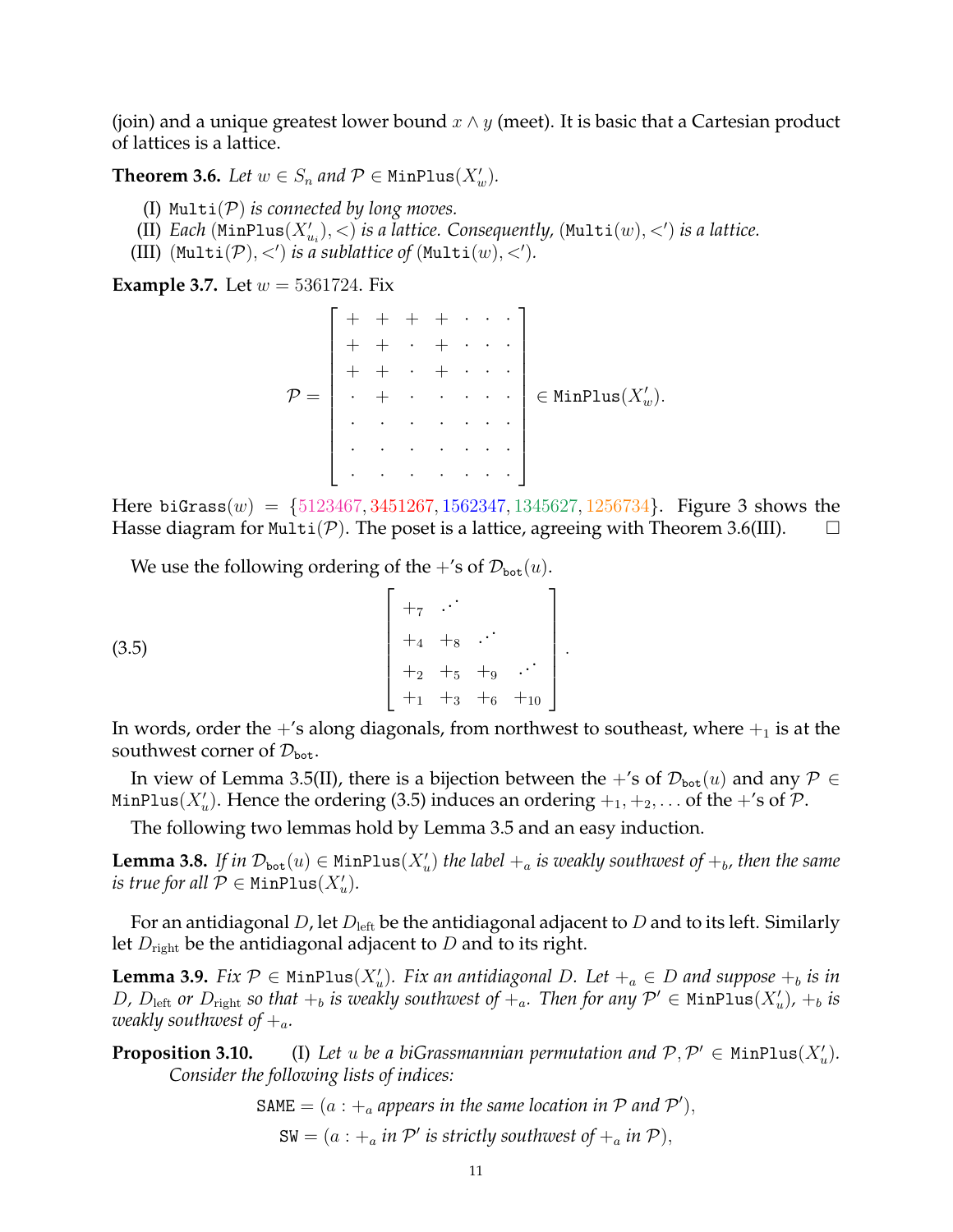| $++$<br>$+$<br>$+ + + +$<br>$\mathbf{L} = \mathbf{L}$ |  |  |  |  |  |
|-------------------------------------------------------|--|--|--|--|--|
|                                                       |  |  |  |  |  |
|                                                       |  |  |  |  |  |
|                                                       |  |  |  |  |  |
|                                                       |  |  |  |  |  |
|                                                       |  |  |  |  |  |
|                                                       |  |  |  |  |  |

| $\mathcal{L}(\mathcal{L}(\mathcal{L}(\mathcal{L}(\mathcal{L}(\mathcal{L}(\mathcal{L}(\mathcal{L}(\mathcal{L}(\mathcal{L}(\mathcal{L}(\mathcal{L}(\mathcal{L}(\mathcal{L}(\mathcal{L}(\mathcal{L}(\mathcal{L}(\mathcal{L}(\mathcal{L}(\mathcal{L}(\mathcal{L}(\mathcal{L}(\mathcal{L}(\mathcal{L}(\mathcal{L}(\mathcal{L}(\mathcal{L}(\mathcal{L}(\mathcal{L}(\mathcal{L}(\mathcal{L}(\mathcal{L}(\mathcal{L}(\mathcal{L}(\mathcal{L}(\mathcal{L}(\mathcal{$ |  |  |  |
|-------------------------------------------------------------------------------------------------------------------------------------------------------------------------------------------------------------------------------------------------------------------------------------------------------------------------------------------------------------------------------------------------------------------------------------------------------------|--|--|--|
| $\mathcal{A}$ , and $\mathcal{A}$ , and $\mathcal{A}$ , and $\mathcal{A}$ , and $\mathcal{A}$ , and $\mathcal{A}$                                                                                                                                                                                                                                                                                                                                           |  |  |  |
|                                                                                                                                                                                                                                                                                                                                                                                                                                                             |  |  |  |

|  | $\begin{bmatrix} ++ & +++ & ++ & +++ & \cdots \end{bmatrix}$                                                      |  |  |  | $+ +$ $+ + +$ $+ +$ $+ +$ $\cdot$ $\cdot$ $\cdot$                                        |  |  |  |
|--|-------------------------------------------------------------------------------------------------------------------|--|--|--|------------------------------------------------------------------------------------------|--|--|--|
|  | $++$ $++$ $++$ $++$ $--$                                                                                          |  |  |  |                                                                                          |  |  |  |
|  |                                                                                                                   |  |  |  |                                                                                          |  |  |  |
|  |                                                                                                                   |  |  |  |                                                                                          |  |  |  |
|  |                                                                                                                   |  |  |  | $\mathcal{A}=\{x_1,\ldots,x_n\}$ . The contribution of the contribution of $\mathcal{A}$ |  |  |  |
|  | $\mathcal{A}$ , and $\mathcal{A}$ , and $\mathcal{A}$ , and $\mathcal{A}$ , and $\mathcal{A}$ , and $\mathcal{A}$ |  |  |  |                                                                                          |  |  |  |
|  |                                                                                                                   |  |  |  |                                                                                          |  |  |  |
|  |                                                                                                                   |  |  |  |                                                                                          |  |  |  |
|  |                                                                                                                   |  |  |  |                                                                                          |  |  |  |

|      | $++$ $++$ $++$ $++$ |           |  |  |
|------|---------------------|-----------|--|--|
| $++$ | $+++++$             |           |  |  |
| $++$ | $+ + + +$           | $\cdot$ + |  |  |
|      |                     |           |  |  |
|      |                     |           |  |  |
|      |                     |           |  |  |
|      |                     |           |  |  |



*and*

 $NE = (a : +_a in \mathcal{P}' \text{ is strictly north east of } +_a in \mathcal{P}).$ 

*Let* Λ *be the sequence contained by the concatenation* SAME, SW, NE *where* SAME *and* SW *are listed in increasing order whereas the elements of* NE *are listed in decreasing order.*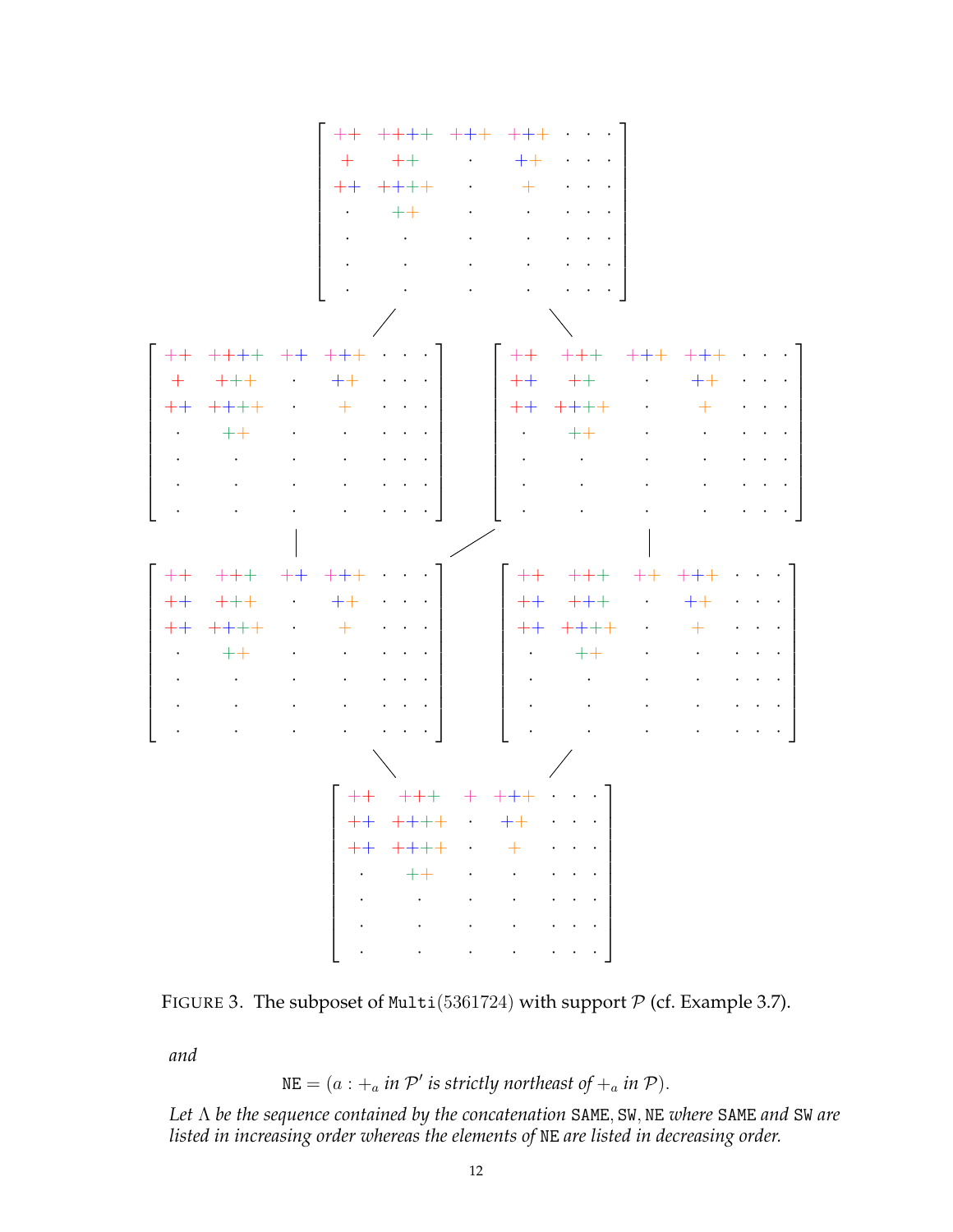*Then there exists a sequence:*

$$
(3.6) \qquad \mathcal{P} := \mathcal{P}_1 \mapsto \mathcal{P}_2 \mapsto \mathcal{P}_3 \mapsto \cdots \mapsto \mathcal{P}_h \mapsto \mathcal{P}_{h+1} \mapsto \cdots \mapsto \mathcal{P}_{\ell} \mapsto \mathcal{P}_{\ell+1} := \mathcal{P}'
$$

*where*

(i)  $\ell = \ell(u) = |\lambda(u)|$ (ii) *each*  $\mathcal{P}_i \in \text{MinPlus}(X_u')$ ; (iii)  $\mathcal{P}_h \mapsto \mathcal{P}_{h+1}$  *is an application of a long move to*  $+_{\Lambda_h}$ . (II)  $(\text{MinPlus}(X_u'), <)$  *is a lattice.* 

**Example 3.11.** Let  $u = 1267345$ . The ordering  $(3.5)$  is as follows (where for brevity we ignore the unused bottom three rows of the  $7 \times 7$  ambient square):

$$
\mathcal{D}_{\text{bot}}(u) = \begin{bmatrix} \cdot & \cdot & \cdot & \cdot & \cdot \\ \cdot & \cdot & \cdot & \cdot & \cdot \\ +_{2} +_{4} +_{6} & \cdot & \cdot & \cdot \\ +_{1} +_{3} +_{5} & \cdot & \cdot & \cdot \end{bmatrix}
$$
  
Let  $\mathcal{P} = \begin{bmatrix} \cdot & \cdot & \cdot & \cdot & \cdot \\ \cdot & \cdot & \cdot & \cdot & \cdot \\ \cdot & \cdot & \cdot & \cdot & \cdot \\ \cdot & \cdot & \cdot & \cdot & \cdot \\ +_{1} +_{3} & \cdot & \cdot & \cdot & \cdot \end{bmatrix}$  and  $\mathcal{P}' = \begin{bmatrix} \cdot & \cdot & \cdot & \cdot & \cdot & \cdot \\ \cdot & \cdot & \cdot & \cdot & \cdot & \cdot \\ +_{2} & \cdot & \cdot & \cdot & \cdot & \cdot \\ +_{3} & \cdot & \cdot & \cdot & \cdot & \cdot \end{bmatrix}$ .

Here SAME  $= (1, 4)$ , SW  $= (2)$ , and NE  $= (6, 5, 3)$ . Therefore  $\Lambda = (1, 4, 2, 6, 5, 3)$ .

Removing trivial long moves for SAME, the sequence (3.6) consists of the following moves (where we have underlined  $+_{\Lambda_h}$  for emphasis):

$$
\mathcal{P}_3 = \left[\begin{array}{cccc} \cdot & \cdot & \cdot & \cdot & \cdot & \cdot \\ \cdot & \frac{1}{2} & \frac{1}{4} & \frac{1}{4} & \frac{1}{6} & \cdots & \frac{1}{4} \\ \cdot & \cdot & \cdot & \cdot & \cdot & \cdot & \cdot \\ \cdot & \cdot & \cdot & \cdot & \cdot & \cdot & \cdot \\ \cdot & \cdot & \cdot & \cdot & \cdot & \cdot & \cdot \\ \cdot & \cdot & \cdot & \cdot & \cdot & \cdot & \cdot \\ \cdot & \cdot & \cdot & \cdot & \cdot & \cdot & \cdot \\ \cdot & \cdot & \cdot & \cdot & \cdot & \cdot & \cdot \\ \cdot & \cdot & \cdot & \cdot & \cdot & \cdot & \cdot \\ \cdot & \cdot & \cdot & \cdot & \cdot & \cdot & \cdot \\ \cdot & \cdot & \cdot & \cdot & \cdot & \cdot & \cdot \\ \cdot & \cdot & \cdot & \cdot & \cdot & \cdot & \cdot \\ \cdot & \cdot & \cdot & \cdot & \cdot & \cdot & \cdot \\ \cdot & \cdot & \cdot & \cdot & \cdot & \cdot & \cdot \\ \cdot & \cdot & \cdot & \cdot & \cdot & \cdot & \cdot \\ \cdot & \cdot & \cdot & \cdot & \cdot & \cdot & \cdot \\ \cdot & \cdot & \cdot & \cdot & \cdot & \cdot & \cdot \\ \cdot & \cdot & \cdot & \cdot & \cdot & \cdot & \cdot \end{array}\right] \rightarrow \mathcal{P}_6 = \left[\begin{array}{cccc} \cdot & \cdot & \cdot & \cdot & \cdot & \cdot & \cdot \\ \cdot & \cdot & \cdot & \cdot & \cdot & \cdot & \cdot \\ \cdot & \cdot & \cdot & \cdot & \cdot & \cdot & \cdot \\ \cdot & \cdot & \cdot & \cdot & \cdot & \cdot & \cdot \\ \cdot & \cdot & \cdot & \cdot & \cdot & \cdot & \cdot \\ \cdot & \cdot & \cdot & \cdot & \cdot & \cdot & \cdot \\ \cdot & \cdot & \cdot & \cdot & \cdot & \cdot & \cdot \\ \cdot & \cdot & \cdot & \cdot & \cdot & \cdot & \cdot \end{array}\right]
$$
\n
$$
\text{tricular, } \mathcal{P}_4 = \mathcal{P}_{\text{\#SAME+}} \#_{\text{SW}+1} \text{ is } \mathcal{P} \wedge \mathcal{P}.
$$

In particular,  $\mathcal{P}_4 = \mathcal{P}_{\# \text{SAME} + \# \text{SW} + 1}$  is  $\mathcal{P} \wedge \mathcal{P}'$ .

*Proof of Proposition 3.10:* (I): We show that for each  $1 \leq h \leq \ell$  one can give the desired long move. Clearly, we can use the trivial long move for  $1 \le h \le \text{\#SAME}.$ 

For #SAME  $< h \leq$  #SAME + #SW we have  $\Lambda_h \in$  SW. Suppose the  $+_{\Lambda_h}$  in  $\mathcal{P}'$  is in row  $r'$ and suppose the  $+_{\Lambda_h}$  in  $\mathcal P$  is in row  $r$  (where we have assumed  $r' > r$  in matrix notation). Let D be the antidiagonal that  $+_{\Lambda_h}$  sits in (in either  $\mathcal P$  and  $\mathcal P'$ ).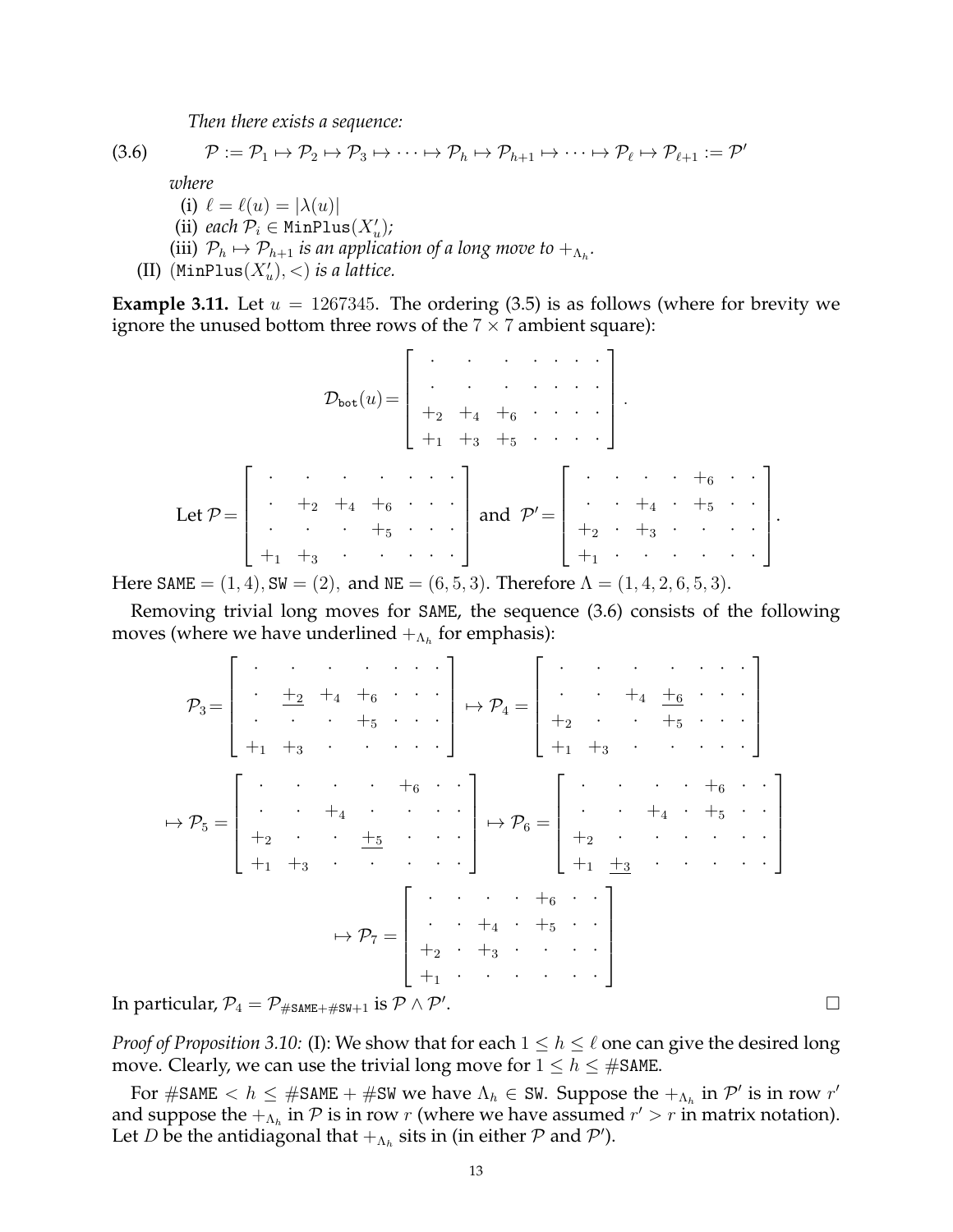**Claim 3.12.** In  $\mathcal{P}_h$ , there is no  $+_b$  in rows

*(1)*  $r, r + 1, \ldots, r' - 1$  *of*  $D_{\text{left}}$ *; (2)*  $r + 1, r + 2, \ldots, r'$  of  $D_{\text{right}}$ *; or* (3)  $r + 1, r + 2, \ldots, r'$  of *D*.

*Proof of Claim 3.12:* If  $\Lambda_h = b$  then by definition the unique  $+_{\Lambda_h} = +_b$  is in row r of D, and in particular not in (1), (2) or (3). If  $\Lambda_h < b$ , by the definition of the ordering on  $+$ 's combined with Lemma 3.9,  $+_b$  is not weakly southwest of  $+_{\Lambda_h}$ . Thus we may assume  $\Lambda_h > b$ . Since  $\Lambda_h > b$  the position of  $+_b$  in  $\mathcal{P}'$  will either be the same (if  $b \in$  SAME or  $b \in$  SW), or strictly northeast of its position in  $\mathcal{P}_h$  (if  $b \in \mathbb{NE}$ ). The position of  $+_{\Lambda_h}$  in  $\mathcal{P}'$  is row  $r'$  of D, which is weakly southwest of the position of  $+_b$  in  $\mathcal{P}'$ . However, by the assumption that  $+_b$  is in (1), (2) or (3), we see that in  $\mathcal{P}_h$ ,  $+_b$  is weakly southwest of  $+_{\Lambda_h}$ . Hence we obtain a contradiction of Lemma 3.9.

In view of Claim 3.12 we may apply the long move  $\mathcal{P}_h \mapsto \mathcal{P}_{h+1}$  that moves the  $+_{\Lambda_h}$  in row  $r$  of  $\mathcal{P}_h$  to row  $r'$ , showing (iii). Since each long move is by definition a composition of southwest moves, (ii) holds by Lemma 3.5(I).

Finally, for  $\Lambda_h \in \text{NE}$  we have a long move for the same reasons (*mutatis mutandis*) as in our analysis above of  $\Lambda_h\in\mathsf{SW}.$  (Alternatively, let  $\mathcal{W}=\mathcal{P}_{\#\mathtt{SAME}+\#\mathtt{SW}+1}$  and  $\mathcal{W}=\mathcal{P}'.$  Then by the above arguments there are southwest long moves connecting  $W$  to  $\mathcal{W}'$ . Then we can reverse these moves to give the desired northeast long moves from  $W'$  to  $\mathcal{P}'$ .)

Since the list SAME, SW, NE is of length  $\ell$ , (i) holds trivially.

(II): We will only construct  $\mathcal{P} \wedge \mathcal{P}' \in \text{MinPlus}(X_u')$  (the construction of  $\mathcal{P} \vee \mathcal{P}'$  is entirely analogous). From (I) we have the sequence of long moves (3.6) that transform  $P$  into  $P'$ . Let  $\mathcal{R} = \mathcal{P}_h$ , where h corresponds to the first index in NE, i.e.,  $h = \text{\#SAME} + \text{\#SW} + 1$ .

 $\mathcal R$  is obtained from  $\mathcal P$  by applying a series of southwest long moves and  $\mathcal R < \mathcal P$ . Likewise,  $\mathcal{P}'$  is obtained from  $\mathcal R$  entirely by northeast long moves, so  $\mathcal{R} < \mathcal{P}'$ . Suppose we have some other <-lower bound S of P and P'. We may construct T, a <-lower bound for  $R$  and  $S$ , by the same argument above we have used to construct  $R$  from  $P$  and  $P'$ .

That  $\mathcal{R} = \mathcal{P} \wedge \mathcal{P}'$  is immediate from the following:

### **Claim 3.13.**  $\mathcal{R} > \mathcal{T} = \mathcal{S}$ .

*Proof of Claim 3.13:* We will work with the sets:

 $A = \{a : +_a \text{ in } \mathcal{R} \text{ is strictly southwest of } +_a \text{ in } \mathcal{P}\}\$  $A' = \{a : +_a \text{ in } \mathcal{R} \text{ is strictly southwest of } +_a \text{ in } \mathcal{P}'\}$  $B = \{a : +_a \text{ in } \mathcal{S} \text{ is strictly southwest of } +_a \text{ in } \mathcal{P}\}\$  $B' = \{a : +_a \text{ in } \mathcal{S} \text{ is strictly southwest of } +_a \text{ in } \mathcal{P}'\}$  $C = \{a : +_a \text{ in } \mathcal{T} \text{ is strictly southwest of } +_a \text{ in } \mathcal{R}\}\$  $C' = \{a : +_a \text{ in } \mathcal{T} \text{ is strictly southwest of } +_a \text{ in } \mathcal{S}\}\$ 

Summarizing, we have:

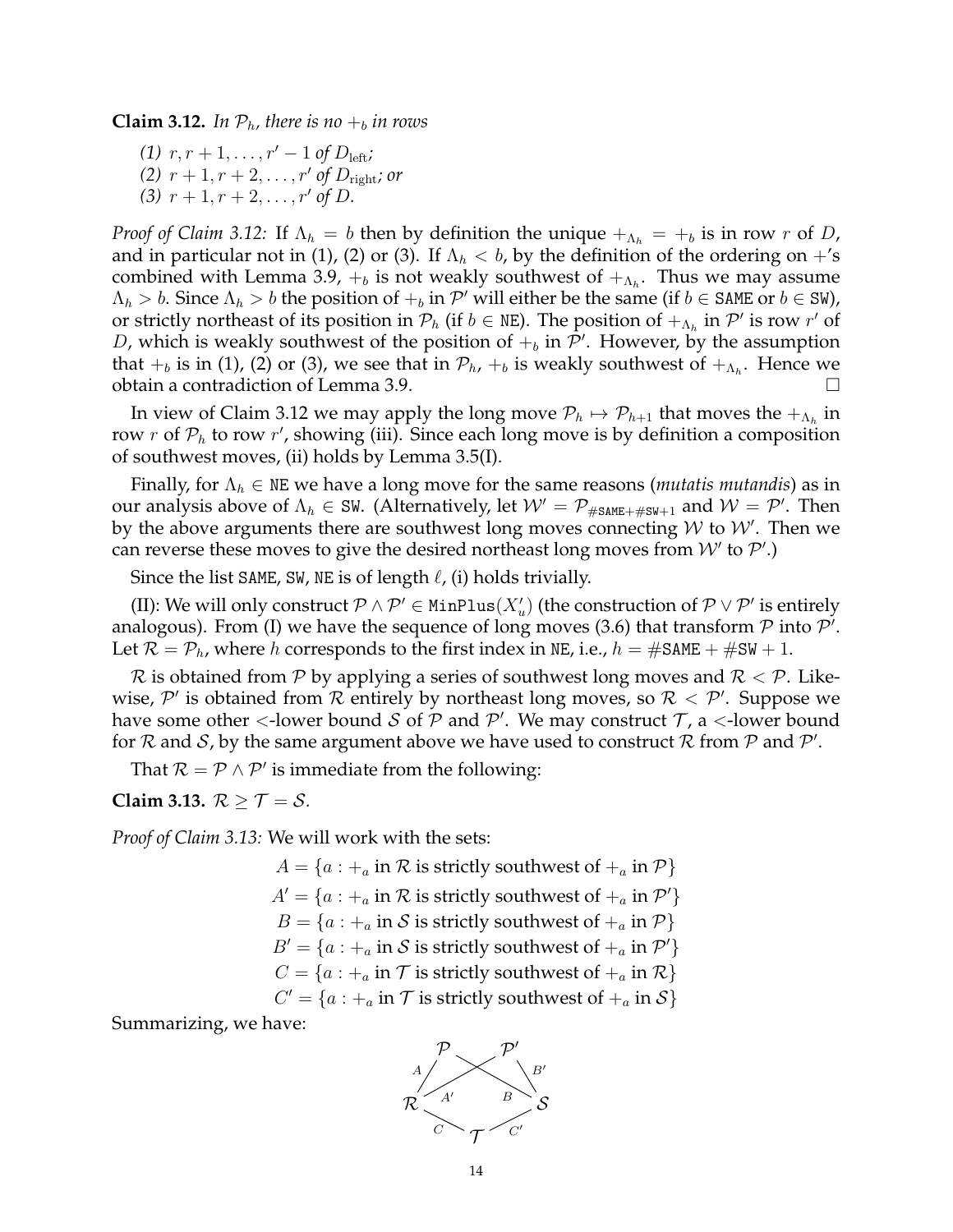Since  $T < R < P$  and  $T < S < P$ ,

(3.7) 
$$
A \cup C = \{a : +_a \text{ in } \mathcal{T} \text{ is strictly southwest of } +_a \text{ in } \mathcal{P}\} = B \cup C'.
$$

Similarly,

$$
(3.8) \t\t A' \cup C = B' \cup C'.
$$

By the construction of  $R$  and  $T$  we have

$$
(3.9) \tC \cap C' = \emptyset
$$

and

$$
(3.10) \t\t A \cap A' = \emptyset.
$$

Intersecting both sides of  $(3.7)$  by  $C'$  gives:

$$
(A \cup C) \cap C' = (B \cup C') \cap C' \iff (A \cap C') \cup (C \cap C') = (B \cap C') \cup (C' \cap C').
$$

By (3.9) we have  $A \cap C' = C'$ , which in turn implies  $C' \subseteq A$ . Likewise, (3.8) implies  $C' \subseteq A'$ . Therefore by (3.10),  $C' = \emptyset$  holds. This shows  $\mathcal{R} \geq \mathcal{T} = \mathcal{S}$ , as claimed.

This completes the proof of the proposition.  $\Box$ 

**Lemma 3.14.** *Fix*  $P, P' \in \text{MinPlus}(X_u')$  (where u is biGrassmannian), and let

$$
\mathcal{P} =: \mathcal{P}_1 \mapsto \mathcal{P}_2 \mapsto \ldots \mapsto \mathcal{P}_h \mapsto \mathcal{P}_{h+1} \mapsto \ldots \mapsto \mathcal{P}_{\ell} \mapsto \mathcal{P}_{\ell+1} := \mathcal{P}'
$$

*be the sequence (3.6) in Proposition 3.10 (II). Then for any*  $1 \leq h \leq \ell + 1$ ,  $\mathcal{P}_h \subseteq \mathcal{P} \cup \mathcal{P}'$ . In particular, if  $\mathcal{R} = \mathcal{P} \land \mathcal{P}'$  in the lattice  $(\texttt{MinPlus}(X_u'), <)$  (where  $u$  is biGrassmannian), then  $\mathcal{R} \subseteq \mathcal{P} \cup \mathcal{P}'.$ 

*Proof.* The claim about  $P_h$  follows from the construction of the sequence (3.6) in Proposition 3.10(II). The claim about  $R$  holds since in the proof of Proposition 3.10(II), we have shown  $\mathcal{R} = \mathcal{P}_h$  (where  $h = \# \text{SAME} + \# \text{SW} + 1$ ).

3.4. **Proof of Theorem 3.6.** (I): Fix  $w \in S_n$ ,  $\mathcal{P} \in \text{MinPlus}(X_w')$ . Let

$$
\mathcal{Q}=(\mathcal{P}_1,\mathcal{P}_2,\ldots,\mathcal{P}_k), \mathcal{Q}'=(\mathcal{P}'_1,\mathcal{P}'_2,\ldots,\mathcal{P}'_k)\in\texttt{Multi}(\mathcal{P}).
$$

By Proposition 3.10, we may connect  $\mathcal{P}_1$  to  $\mathcal{P}'_1$  by long moves, as in (3.6):

$$
\mathcal{P}_1 = \mathcal{P}_{1,1} \mapsto \mathcal{P}_{1,2} \mapsto \cdots \mathcal{P}_{1,h} \mapsto \mathcal{P}_{1,h+1} \mapsto \cdots \mapsto \mathcal{P}_{1,\ell+1} = \mathcal{P}'_1.
$$

By Lemma 3.14,  $\mathcal{P}_{1,h} \subseteq \mathcal{P}_1 \cup \mathcal{P}'_1 \subseteq \mathcal{P}$ . Hence

$$
supp(\mathcal{P}_{1,h}, \mathcal{P}_2, \cdots, \mathcal{P}_k) \subseteq \mathcal{P}.
$$

Since  $\mathcal{P} \in \text{MinPlus}(X'_{w})$ , this containment is an equality. That is, each  $(\mathcal{P}_{1,h},\mathcal{P}_{2},\cdots\mathcal{P}_{k})\in$ <code>Multi( $\mathcal{P}$ ). In the case  $h=\ell+1$ , we reach  $(\mathcal{P}_1',\mathcal{P}_2,\mathcal{P}_3,\ldots,\mathcal{P}_k)$  from  $(\mathcal{P}_1,\mathcal{P}_2,\mathcal{P}_3,\ldots,\mathcal{P}_k).$ </code>

Continuing in this manner, one connects

$$
(\mathcal{P}'_1, \mathcal{P}_2, \mathcal{P}_3, \ldots, \mathcal{P}_k)
$$
 to  $(\mathcal{P}'_1, \mathcal{P}'_2, \mathcal{P}_3, \ldots, \mathcal{P}_k)$ ,

by long moves, that keep one in Multi $(\mathcal{P})$ , until one reaches  $(\mathcal{P}_1', \mathcal{P}_2', \ldots, \mathcal{P}_k').$ 

(II): This is Proposition 3.10(II).

(III): Let  $Q, Q' \in \text{Multi}(\mathcal{P})$ , as in (I). Since by definition Multi( $\mathcal{P}$ ) is a subposet of the lattice Multi(w), it suffices to show  $Q \wedge Q' \in \text{Multi}(\mathcal{P})$ . (The argument for the join is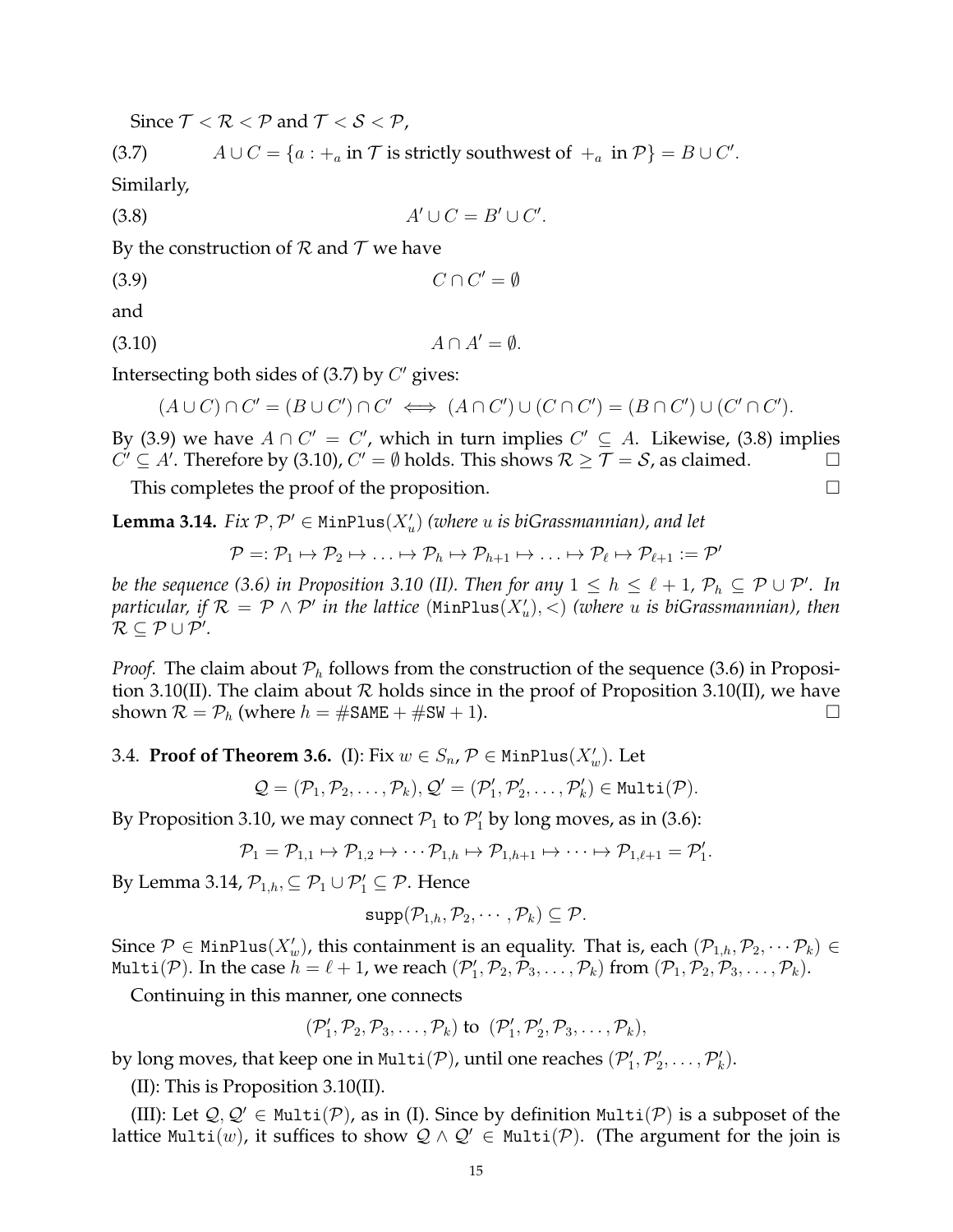similar.) By Proposition 3.10, for each *i*, there is  $\mathcal{R}_i = \mathcal{P}_i \wedge \mathcal{P}'_i$ . In general, the meet in a Cartesian product of lattices is formed by taking the meet in each component. Therefore,

$$
\mathcal{Q} \wedge \mathcal{Q}' = (\mathcal{R}_1, \mathcal{R}_2, \ldots, \mathcal{R}_k) \in \texttt{Multi}(w).
$$

By Lemma 3.14,  $\mathcal{R}_i \subseteq \mathcal{P}_i \cup \mathcal{P}'_i \subseteq \mathcal{P}$ . Hence supp $(\mathcal{Q} \wedge \mathcal{Q}') \subseteq \mathcal{P}$ . However, since  $\mathcal{P} \in$ MinPlus $(X'_w)$ , we must have  ${\rm supp}({\cal Q}\wedge {\cal Q}')={\cal P}$ , i.e.,  ${\cal Q}\wedge {\cal Q}'\in{\rm Multi}({\cal P})$ , as desired.  $\hskip10mm\square$ 

The "MinPlus" hypothesis of Theorem 3.6 is necessary, as we now demonstrate:

**Example 3.15** (Multi(P) for non minimal plus diagrams). Let  $w = 14253$ . Then we have biGrass $(w) = \{14235, 12453\}$ . Let

$$
\mathcal{P} = \left[\begin{array}{cccc} \cdot & \cdot & \cdot & \cdot & \cdot \\ \cdot & \cdot & \cdot & \cdot & \cdot \\ \cdot & \cdot & \cdot & \cdot & \cdot \\ \cdot & \cdot & \cdot & \cdot & \cdot \\ \cdot & \cdot & \cdot & \cdot & \cdot \end{array}\right] \in \text{Plus}(X_w') \setminus \text{MinPlus}(X_w').
$$

Observe

$$
\text{Multi}(\mathcal{P}) = \left\{ \left[ \begin{array}{cccc} \cdot & \cdot & + & \cdot & \cdot \\ \cdot & + & \cdot & \cdot & \cdot \\ \cdot & \cdot & \cdot & \cdot & \cdot \\ \cdot & \cdot & \cdot & \cdot & \cdot \end{array} \right], \left[ \begin{array}{cccc} \cdot & \cdot & + & \cdot & \cdot \\ \cdot & + & \cdot & \cdot & \cdot \\ \cdot & \cdot & \cdot & \cdot & \cdot \end{array} \right] \right\}.
$$

Multi(P) consists of two incomparable elements, so is in particular not a lattice.  $\Box$ 

3.5. **Conclusion of the proof of Theorem 1.1.** By Lemma 2.2(II), Multi( $\mathcal{P}$ )  $\neq \emptyset$ . In addition, by Theorem 3.6, Multi(P) is a finite lattice and thus has a unique minimum  $M_p$ . Let

$$
\overline{\texttt{Multi}(w)} := \{\mathcal{M}_{\mathcal{P}} : \mathcal{P} \in \texttt{MinPlus}(X'_w)\}.
$$

Hence, trivially, we have a bijection

 $\Psi: \overline{{\texttt{Multi}(w)}} \to {\texttt{MinPlus}}(X'_w).$ 

Let AllPrism $(w)$  denote the set of *all* prism tableaux and  $MinPrism(w)$  the set of minimal prism tableaux for w. From the definitions,

$$
\mathtt{Prism}(w) \subseteq \mathtt{MinPrism}(w) \subseteq \mathtt{AllPrism}(w).
$$

**Claim 3.16.** *There is a bijection*  $\Phi$  : AllPrism $(w) \rightarrow \text{Multi}(w)$ *.* 

*Proof.* We associate each  $\mathcal{P} \in \text{MinPlus}(X_{u_e}')$  with a filling of  $R_e$ . To do this, notice that by definition  $R_e$  sits in  $n \times n$  exactly as the +'s of  $\mathcal{D}_{\text{bot}}(u_e)$  do. Hence by Lemma 3.5(II) there is a bijection between the  $+$ 's of  $P$  and the boxes of  $R_e$ .

Assign to each box of  $R_e$  the colored label that is the row position of that boxes' associated  $+$  in  $\mathcal{P}$ . Then these labels of color *e* satisfy (S1) by definition. That they satisfy (S2) and (S3) follows from Lemma 3.8. Finally, (S4) holds by Lemma 3.5(II).

The map we have just described from  $\mathcal{P} \in \text{MinPlus}(X_{u_e}')$  and the (S1)-(S4) fillings  $\mathcal{S}$ of  $R_e$  is clearly injective. That it is a surjection follows since the tableaux S are clearly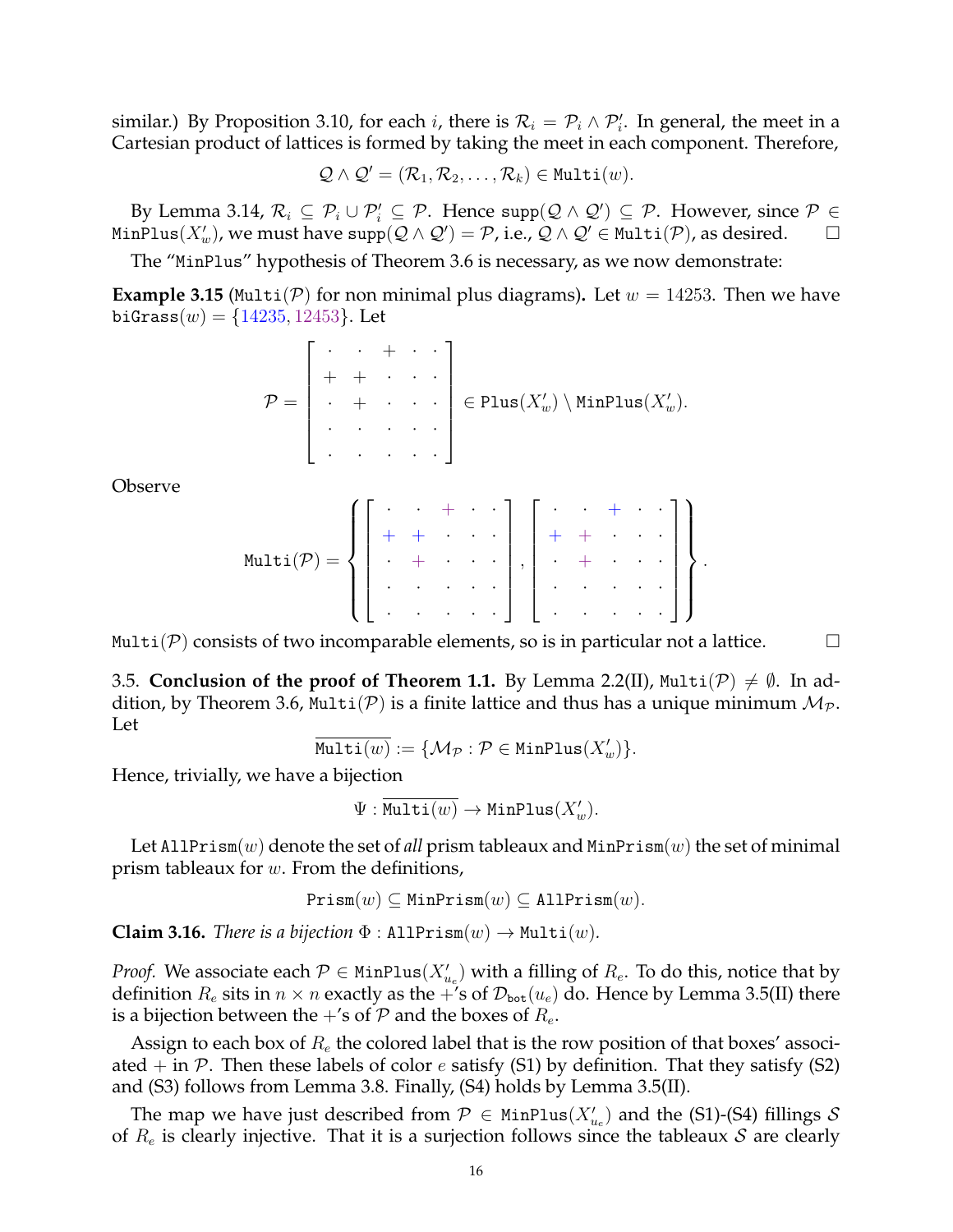in weight-preserving bijection with the semistandard tableaux for  $\mathfrak{S}_{u_e}$  [Ma01, Proposition 2.6.8], which are known to be in bijection with  $\mathcal{P}\in \texttt{MinPlus}(X_{u_e}'),$  see, e.g., [KnMiYo09, Proposition 5.3] (and for an earlier reference, see [Ko00]).

Now, given  $T \in$  AllPrism $(w)$  we construct  $\Phi(T) := (\mathcal{P}_1, \ldots, \mathcal{P}_k) \in$  Multi $(w)$  by applying the above correspondence independently to each  $R_e$ . That this is a bijective map follows from the bijectivity on each component.

 $\mathbf{Corollary\ 3.17.} \ \Phi$  *restricts to a bijection*  $\Phi$  : MinPrism $(w) \to \mathrm{supp}^{-1}(\mathtt{MinPlus}(X'_w)) \subseteq \mathtt{Multi}(w).$ 

*Proof.* Since  $\Phi$  is a bijection, we are only required to show that

$$
\mathrm{im}\; \Phi|_{\mathtt{MinPrism}(w)} = \mathtt{supp}^{-1}(\mathtt{MinPlus}(X'_w)).
$$

However, this holds, since a tableau  $T \in$  AllPrism $(w)$  is in MinPrism $(w)$  if and only if  $\text{supp}(\Phi(T))$  has cardinality  $\ell(w)$ , i.e. if and only if  $\text{supp}(\Phi(T)) \in \text{MinPlus}(X_w')$ .

**Claim 3.18.** Let  $\mathcal{Q} \in \text{Multi}(w)$  and let  $T = \Phi^{-1}(Q)$ . Then T has an unstable triple if and only *if there exists a southwest long move*  $Q \mapsto Q'$  such that  $\text{supp}(Q) = \text{supp}(Q').$ 

*Proof of Claim 3.18:* ( $\Rightarrow$ ) Suppose  $T$  has an unstable triple  $\{\ell_c, \ell_d, \ell'_e\}$  contained in an antidiagonal D. Let  $T'$  be the tableau obtained by replacing  $\ell_c$  with  $\ell_c'$ . We must show  $\mathcal Q$  differs from  $\mathcal{Q}' := \Phi(T')$  by a southwest long move such that  $\text{supp}(\mathcal{Q}) = \text{supp}(\mathcal{Q}')$ . If one could not conduct a southwest long move, there must have been some  $+$  of color  $c$  in the region consisting of:

- (1) rows  $\ell, \ell + 1, \ldots, \ell' 1$  of  $D_{\text{left}}$ .
- (2) rows  $\ell + 1, \ell + 2, \ldots, \ell'$  of  $D_{\text{right}}$ .
- (3) rows  $\ell + 1, \ell + 2, \ldots, \ell'$  of D.

Moving the + of color c in row  $\ell$  to row  $\ell'$  would cause it to appear southwest of  $+_b$ , contradicting Lemma 3.9.

So now assume we have a southwest long move. It remains to check the support assertion. The labels  $\ell_c$  and  $\ell_d$  in  $T$  each ensure there is a + in row  $\ell$  of  $D$  in supp( $\tilde{Q}$ ), while  $\ell'_e$ gives a + to row  $\ell'$  of  $D$  in supp(Q). Similarly,  $\ell_d$  in  $T'$  corresponds to a plus in row  $\ell$  of  $D$ in supp $(Q')$ , while  $\ell'_c$  and  $\ell'_e$  gives each ensure there is a + in row  $\ell'$  of  $\overline{D}$  in supp $(Q')$ . So replacing  $\ell_c$  in  $T$  with  $\ell'_c$  in  $T'$  gives  $\text{supp}(\mathcal{Q}) = \text{supp}(\mathcal{Q}').$ 

 $(\Leftarrow)$  Suppose we may apply a support preserving southwest long move to

$$
\mathcal{Q}=(\mathcal{P}_1,\ldots,\mathcal{P}_c,\ldots,\mathcal{P}_k)\mapsto \mathcal{Q}'=(\mathcal{P}_1,\ldots,\mathcal{P}_c',\ldots,\mathcal{P}_k).
$$

That is, there is an antidiagonal  $D \subset n \times n$  such that  $P_c$  contains a + in row  $\ell$  of D that may be moved to row  $\ell' > \ell$  by a southwest long move. Since  $\text{supp}(\mathcal{Q}) = \text{supp}(\mathcal{Q}')$ , there must be colors d, e with the property that  $P_d$  has a + in row  $\ell$  of D and  $P_e$  has a + is row  $\ell' > \ell$  of D. In T, this implies that there are labels  $\{\ell_c, \ell_d, \ell'_e\}$  in D. Let T' be obtained from T by replacing  $\ell_c$  with  $\ell_c'$ . Then  $T' = \Phi(\mathcal{Q}) \in \texttt{AllPrism}(w)$ . So  $\{\ell_c, \ell_d, \ell_e'\}$  is an unstable triple.  $\Box$ 

**Claim 3.19.**  $\Phi$  *(further) restricts to a bijection,*  $\widehat{\Phi}$  :  $\text{Prism}(w) \rightarrow \overline{\text{Multi}(w)}$ *.* 

*Proof.* Since we know  $\Phi$  is a bijection, we need only show that im  $\Phi|_{\text{Prism}(w)} = \text{Multi}(w)$ .

If  $M_{\mathcal{P}} \in \text{Multi}(w)$ , then  $M_{\mathcal{P}}$  is by definition the minimum in Multi(P). Let  $T :=$  $\tilde{\Phi}^{-1}(\mathcal{M}_{\mathcal{P}})$  (this exists by Corollary 3.17). By Claim 3.18 (⇒), if  $T$  has an unstable triple,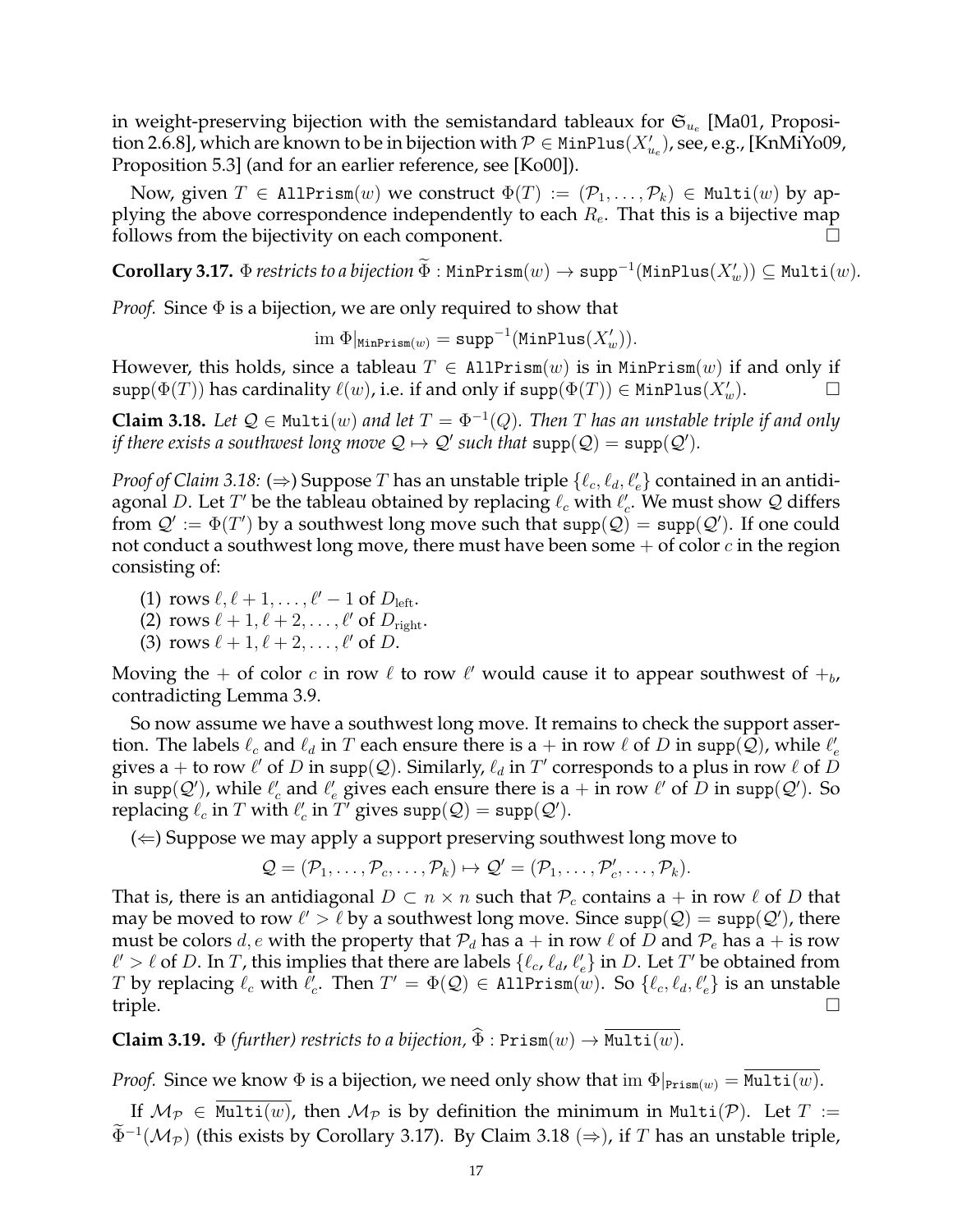then there exists a southwest long move  $\mathcal{M}_{\mathcal{P}} \mapsto \mathcal{Q}'$  so that  $\text{supp}(\mathcal{M}_{\mathcal{P}}) = \text{supp}(\mathcal{Q}')$ . But then  $Q' < M_{\mathcal{P}}$ , a contradiction. Hence  $T \in \text{Prism}(w)$ . Thus, im  $\Phi|_{\text{Prism}(w)} \supseteq \text{Multi}(w)$ .

Suppose  $T \in \text{Prism}(w) \subseteq \text{MinPrism}(w)$ , and let  $\mathcal{Q} := \tilde{\Phi}(T) \in \text{supp}^{-1}(\text{MinPlus}(X_w')).$ Suppose  $Q$  is not the minimum element in Multi(supp( $Q$ )). Then there exists a southwest long move  $\mathcal{Q} \mapsto \mathcal{Q}'$ , so that  $\mathsf{supp}(\mathcal{Q}) = \mathsf{supp}(\mathcal{Q}').$  Then by Claim 3.18  $(\Leftarrow)$ ,  $T$  must have had an unstable triple, contradicting  $T \in \text{Prism}(w)$ . Thus,  $\mathcal{Q} = \mathcal{M}_{\text{supp}(\mathcal{Q})} \in \text{Multi}(w)$ . This shows im  $\Phi|_{\text{Prism}(w)} \subseteq \text{Multi}(w)$ , as required.

By Claim 3.19,  $\Psi \circ \widehat{\Phi}$  :  $\texttt{Prism}(w) \to \texttt{MinPlus}(X'_w)$  is a bijection. Now,

$$
\text{wt}(T) = \prod_i x_i^{\# \text{ of antidiagonals containing } i} \text{ and } \text{wt}(\mathcal{P}) = \prod_i x_i^{\# \text{ of } + \text{'s in row } i}.
$$

That  $wt(T) = wt((\Psi \circ \widehat{\Phi})(T))$  is immediate from these definitions. Hence the theorem follows. follows.  $\square$ 

#### 4. FURTHER DISCUSSION

4.1. **Comparisons to the literature.** Ultimately, the evaluation of any model for Schubert polynomial rests on its success towards the *Schubert problem*, i.e., finding a generalized Littlewood-Richardson rule for Schubert polynomials. Due to the analogy with Sym, one hopes that a solution will not only provide *merely* a rule, but rather lead to an entire companion combinatorial theory. This would presumably enrich our understanding of Pol and its role in mathematics just as the Young tableau theory does for Sym.

That the prism model manifestly uses Young tableaux is our impetus for ongoing investigations that fundamental tableaux algorithms might admit prism-generalizations.

The first rule for Schubert polynomials was conjectured by [Ko90]. This rule begins with the diagram of w and evolves other subsets of  $n \times n$  by a simple move, the Schubert polynomial is a generating series over these subsets. A proof is presented in [Wi99, Wi02]. Arguably, this rule is the most handy of all known rules, even though the set of Kohnert diagrams does not have a closed description.

Probably the most well-known and utilized formula is given by [BiJoSt93], which expresses the Schubert polynomial in terms of reduced decompositions of  $w$ . This rule is made graphical by the RC-graphs of [BeBi93] (cf. [FoKi96]). One can obtain any RCgraph for w from any other by the *chute* and *ladder* moves of [BeBi93].

While neither of the above rules transparently reduces to the tableau rule for Schur polynomials, it is not too difficult to show in either case, that the objects involved do biject with semistandard tableaux, see [Ko90] and [Ko00] respectively.

We are not aware of any published bijection between the Kohnert rule and any other model for Schubert polynomials. On the other hand, there is a map between the prism tableaux and  $RC$ -graphs: the labels on the *i*-th antidiagonal indicate the row position of the  $+$ 's on the same antidiagonal in the associated  $RC$ -graph. This map is clearly injective but we do not currently have a purely *combinatorial* proof that the map is well-defined. Tracing our proof of the main theorem, well-definedness comes from the Gröbner basis theorem of [KnMi05]. Moreover, in said proof, we treat each RC-graph as a *specific* overlay of  $RC$ -graphs for bigrassmannian permutations. The latter  $RC$ -graphs are in bijection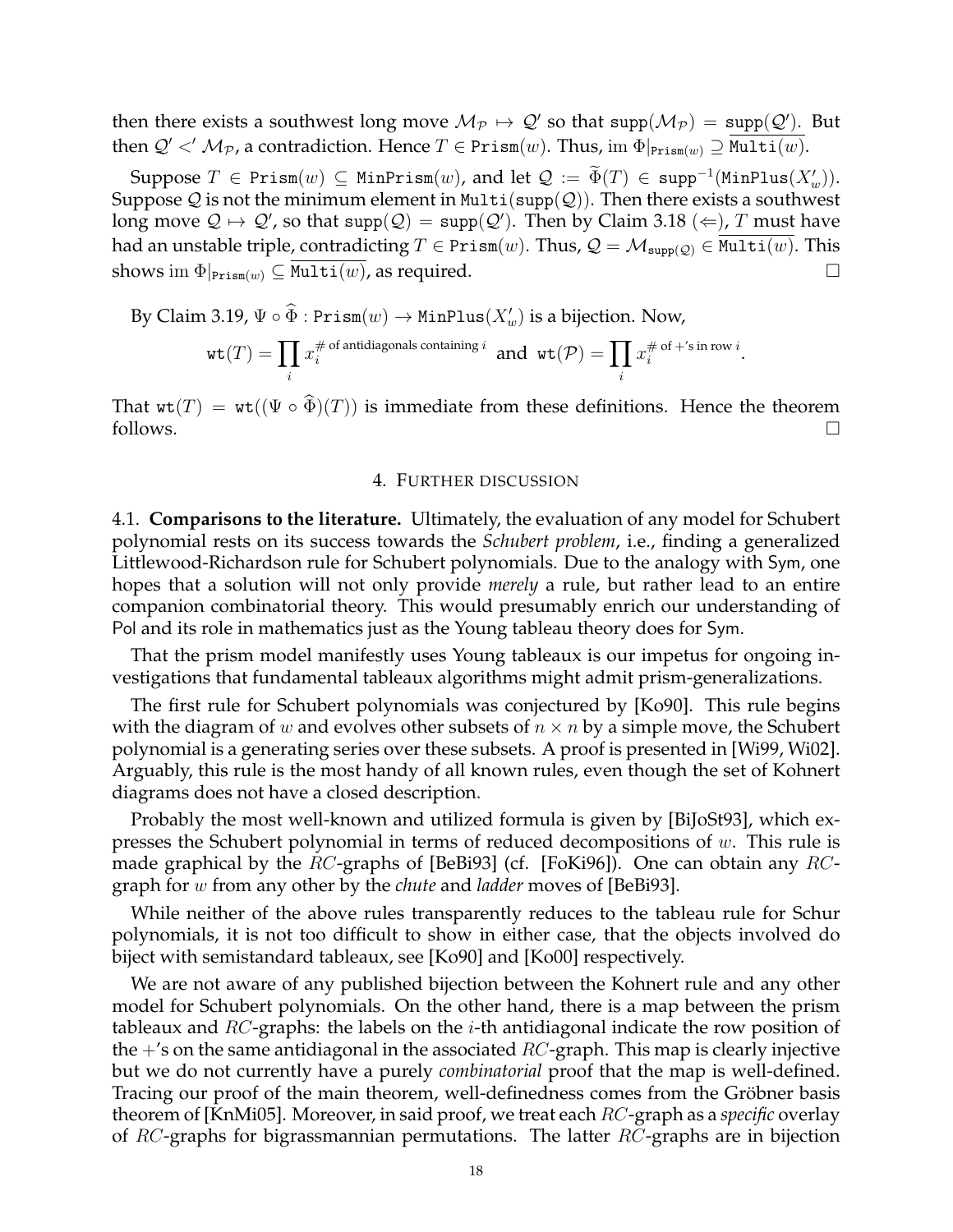with semistandard tableaux of rectangular shape. This is the reason for the "dispersion" remark of the introduction.

The work of [FoGrReSh97] gives a tableau rule for Schubert polynomials of a different flavor. This rule treats  $\mathfrak{S}_w$  as a generating series for **balanced fillings** of the diagram of w. The reduction to semistandard tableaux for Grassmannian  $w$  seems non-trivial.

In [BuKrTaYo04], a formula is given for a Schubert polynomial as a nonnegative integer linear combination of sum of products of Schur functions in disjoint sets of variables (with nontrivial coefficients). This is also in some sense a tableau formula for  $\mathfrak{S}_w$ . In [Le04] this result is rederived as a consequence of the crystal graph structure on  $RC$ -graphs developed there.

4.2. **Details of the reduction to semistandard tableaux.** We now explicate the reduction from prism tableaux to ordinary semistandard tableaux, as indicated in the introduction.

**Proposition 4.1.** *Assume*  $w \in S_n$  *is Grassmannian.* 

- *(I) The shape* λ(w) *is a Young diagram, in French notation.*
- *(II)* Let  $T \in \text{MinPrism}(w)$ . All labels of a box of T have the same number.
- *(III) T* does not have unstable triples, i.e.,  $MinPrism(w) = Prism(w)$ .

*Proof.* (I): Since w is Grassmannian, it has a unique descent,  $w(k) > w(k+1)$ . Furthermore, all essential boxes of  $w$  lie in the  $k$ th row, say in columns  $a_1 < \ldots < a_j.$  The rectangle  $R_{(k,a_i)}$ starts at row  $r_w(k, a_i) + 1$ , which strictly increases as i increases, since essential boxes to the right in the diagram take on higher values for the rank function. Each rectangle is left justified by construction, and has width  $a_i - r_w(k, a_i)$ . This value strictly increases with each i, since

$$
a_i + (r_w(k, a_{i+1}) - r_w(k, a_i)) < a_{i+1},
$$

as seen from the diagram of w. So the rectangles  $R_{(k,a_i)}$  overlap to form the shape of a partition.

(II): Suppose not. Let x be a "bad" box, i.e., one with  $\ell_c$  and  $\ell'_d$  in x where  $\ell \neq \ell'$  (and thus  $c \neq d$ ). We may assume x is the northeast-most bad box. Let D be the antidiagonal containing x. We may also assume that each box of  $D$  contains a label of color  $c$ .

Case 1:  $(\ell' > \ell)$ : Then by (S2) and (S3) the labels of color c in D, that are strictly northeast of x, are all distinct and different than both  $\ell$  and  $\ell'$ . For the same reason, all labels of color d in D strictly southwest of x are distinct and different than  $\ell$  and  $\ell'$ . Hence the total number of distinct numbers in D exceeds  $\#D$ . Since  $|\lambda(w)| = \ell(w)$ , we conclude T cannot be minimal, a contradiction.

Case 2:  $(\ell' < \ell)$ : Again by (S2) and (S3), all labels of color c that are in D but strictly southwest of x are distinct and are also different than  $\ell$  and  $\ell'$ . Hence if  $D$  is not overfull (i.e., has more distinct numbers than boxes)  $\ell_c'$  must appear in a box y in D that is strictly northeast of x. By the definition of prism tableaux and  $\lambda(w)$ , either there exists:

- (1) a box z in the row of x and in the column of y that contains labels  $m_c$  and  $m_d$ , or
- (2) a box w in the column of x and in the row of y that contains labels  $m_c$  and  $m_d$ .

We may assume the first case occurs (the argument for the other case is the same). In view of the  $\ell'_{c} \in$  y combined with (S3),  $m > \ell'$ . On the other hand, in view of the  $\ell'_{d} \in$  x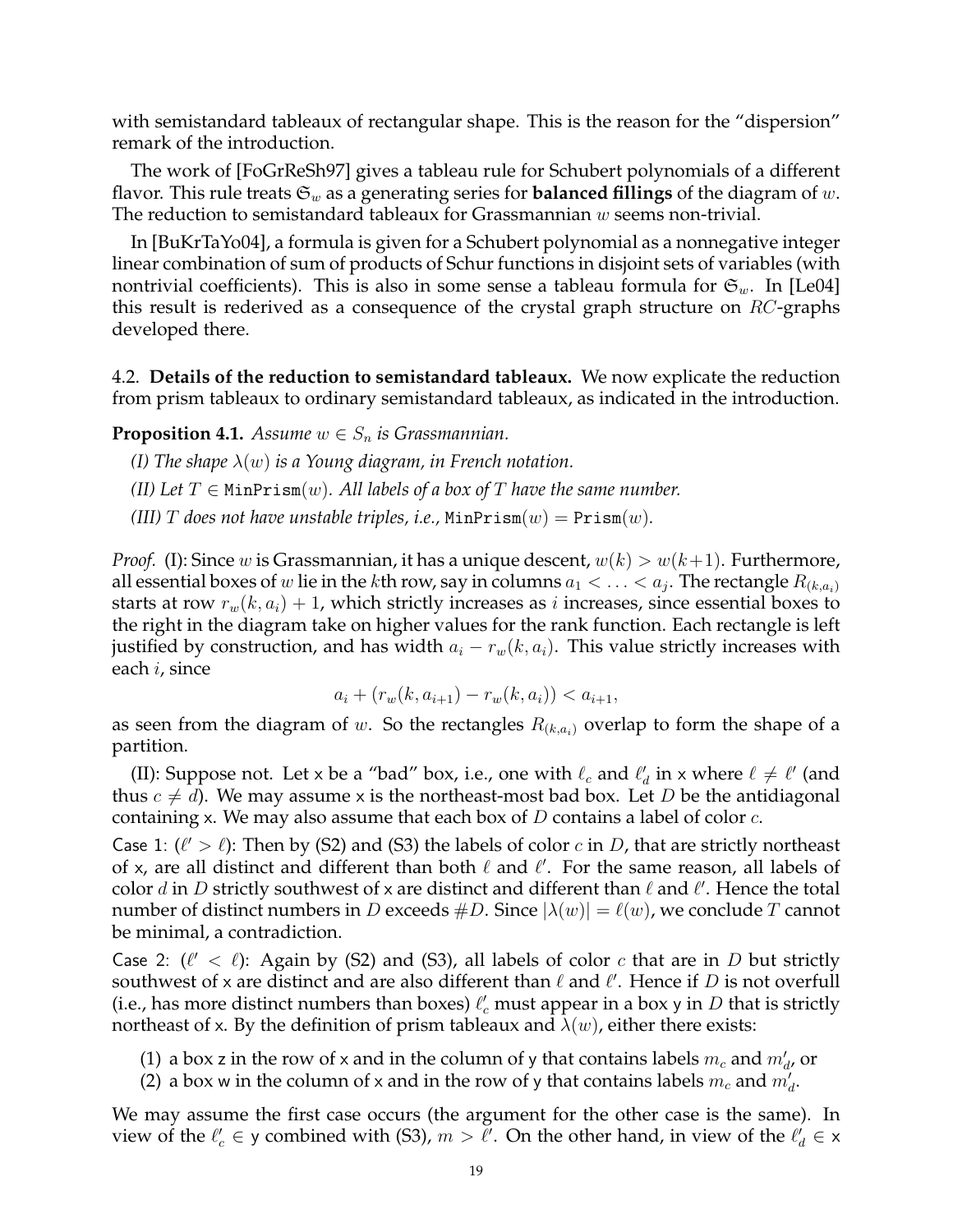combined with (S2),  $m' \leq \ell'$ . Hence we see z is a bad box strictly east of x, a contradiction of the extremality of x.

(III): Suppose T has an unstable triple  $\{ \ell_c, \ell_d, \ell'_e \}$  in antidiagonal D. Let T' be the tableaux obtained by replacing  $\ell_c$  with  $\ell_c'$ . Then by definition,  $T' \in \text{Prism}(w)$ . By (II),  $\ell_c$  must sit in a box containing no other labels. By the definition of  $\lambda(w)$ , this furthermore implies every box of D in  $\lambda(w)$  has a label of color c. (II) then implies the box containing  $\ell'_{e}$  must contain a label  $\ell'_{c}$ . This contradicts (S2) and (S3) combined.

4.3. **Stable Schubert polynomials.** The **stable Schubert polynomial** (also known as the *Stanley symmetric polynomial*) is the generating series defined by

$$
F_w(x_1, x_2, \ldots) := \lim_{m \to \infty} \mathfrak{S}_{1^m \times w},
$$

where if  $w \in S_n$  then  $1^m \times w$  is the permutation in  $S_{m+n}$  defined by

$$
(1m \times w)(i) = i
$$
 for  $1 \le i \le m$  and  $(1m \times w)(m + i) = m + w(i)$  for  $1 \le i \le n$ .

It is true that

$$
F_w(x_1, x_2, \ldots, x_m, 0, 0, \ldots) = \mathfrak{S}_{1^m \times w}(x_1, \ldots, x_m, 0, 0, \ldots).
$$

Now, notice that  $\lambda(1^m \times w)$  and  $\lambda(w)$  are the same shape, but the former is shifted down *m* steps in the grid relative to  $\lambda(w)$ . Therefore it follows that

$$
F_w(x_1, x_2, \ldots, x_m, 0, 0, \ldots) = \sum_T \text{wt}(T),
$$

where the sum is over all *unflagged* (i.e., exclude (S4)) minimal prism tableaux of shape  $\lambda(w)$  that use the labels  $1, 2, \ldots, m$ . In the limit, this argument implies the generating series  $F_w(x_1, x_2, ...)$  is given by the same formula, except we allow all labels from N.

4.4. **An overlay interpretation of chute and ladder moves.** In [BeBi93], **chute moves** were defined for pipe dreams. These moves are locally of the form

 $(4.1) \qquad \mathcal{P}=$ .  $+ + + \cdots + +$  .  $+ + + + \cdots + + \; .$ → · + + + · · · + + +  $+ + + + \cdots + + + \cdot$  $= \mathcal{Q}$ 

Suppose  $\mathcal{P} \in \texttt{MinPlus}(X'_w)$ , biGrass $(w) \,=\, \{u_1, \ldots, u_k\}$  and  $\mathcal{P} \,=\, \mathcal{P}_1 \cup \cdots \cup \mathcal{P}_k$ , where  $\mathcal{P}_i$   $\in$  <code>MinPlus( $X'_{u_i}$ ).</sup> We now show:  $\,$ </code>

*The chute move's "long jump" of a single*  $+$  *may be interpreted as a sequence of the northeast local moves (3.3) applied to the*  $\mathcal{P}_i$ *'s.* 

**Example 4.2.** Let  $w = 1432$ . Now, biGrass $(w) = \{u_1 = 1423, u_2 = 1342\}$ . Consider the following sequence of northeast moves

$$
\left[\begin{array}{cccc} \cdot & + & \cdot & \cdot \\ + & + + & \cdot & \cdot \\ \cdot & \cdot & \cdot & \cdot \end{array}\right] \rightarrow \left[\begin{array}{cccc} \cdot & + & + & \cdot \\ + & + & \cdot & \cdot \\ \cdot & \cdot & \cdot & \cdot \end{array}\right] \rightarrow \left[\begin{array}{cccc} \cdot & + + & + & \cdot \\ \cdot & + & \cdot & \cdot \\ \cdot & \cdot & \cdot & \cdot \end{array}\right]
$$

Let the support of the first and third plus diagrams be  $P$  and  $Q$ , respectively. We have  $\mathcal{P}, \mathcal{Q} \in \texttt{MinPlus}(X_w'.\ \mathcal{P} \text{ and } \mathcal{Q} \text{ differ by a chute move. At the level of the overlaps, one}$ sees this transition as an application of  $(3.3)$  to each blue  $+$  in the second row.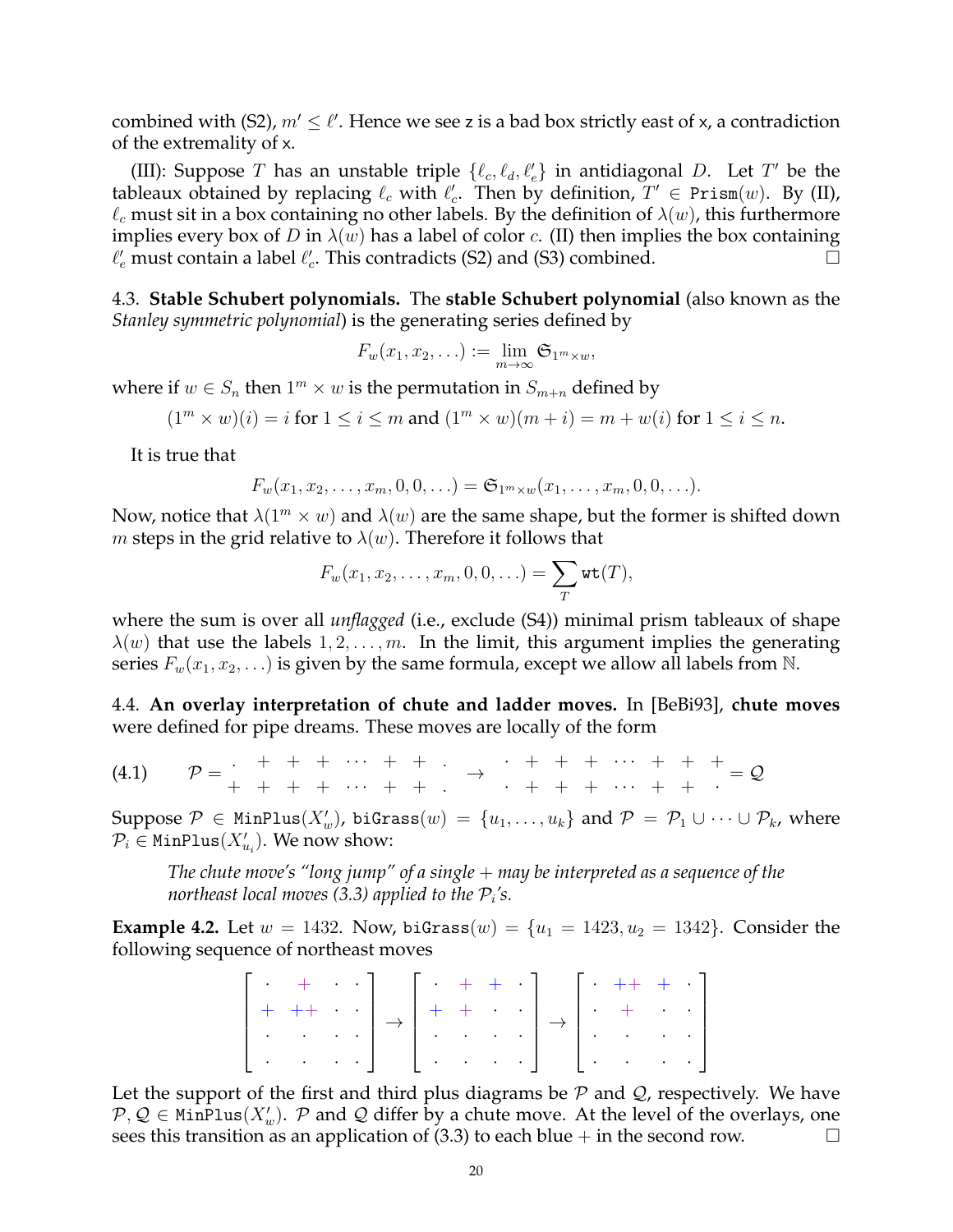Example 4.2 indicates the general pattern. Let  $(i, j)$  be the position of the southwest + of P in (4.1) and  $(i - 1, j')$  the position of the northeast + of Q in (4.1). Without loss of generality, we may assume each  $P_1, \ldots, P_t$  contains a + at  $(i, j)$  while all other  $P_h$  do not.

**Claim 4.3.** *Consider the interval of consecutive*  $+$ 's *in row i of*  $P_h$  ( $1 \leq h \leq t$ ) *starting at the left with the*  $+$  *in position*  $(i, j)$ *. One can apply the move* (3.4) (*in the right to left order*) to each of *these*  $+$ 's to obtain  $\mathcal{P}'_1, \ldots, \mathcal{P}'_t$ .

*Proof.* It follows from Lemma 3.9 that the configurations given below do not appear in <code>MinPlus</code> $(X'_u)$  whenever  $u$  is biGrassmannian:

$$
\left\{\begin{bmatrix} \cdot & + \\ + & + \end{bmatrix}, \begin{bmatrix} \cdot & + \\ + & \cdot \end{bmatrix}, \begin{bmatrix} + & + \\ + & \cdot \end{bmatrix}\right\}.
$$

Suppose there is an obstruction to one of the local moves. It must appear in row  $i - 1$ . Due to the  $+$  in position  $(i, j)$ , such an obstruction necessarily forces one of the above configurations to appear, causing a contradiction.

**Claim 4.4.**  $\mathcal{P}'_h \subseteq \mathcal{Q}$  for  $1 \leq h \leq t$  and  $\mathcal{P}_h \subseteq \mathcal{Q}$  for  $t + 1 \leq h \leq k$ .

*Proof.* First suppose  $1 \leq h \leq t$ . Each move from Claim 4.3 takes a + from position  $(i, a)$ with  $j \le a < j'$  and replaces it with a + in position  $(i - 1, a + 1) \in \mathcal{Q}$ . Furthermore, each  $\mathcal{P}'_h$  has no + in position  $(i,j)$ . So  $\mathcal{P}'_h\subseteq\mathcal{Q}$ . If  $h\ge t+1$ , then by assumption  $\mathcal{P}_h$  has no + in position  $(i, j)$ . So  $\mathcal{P}_h \subseteq \mathcal{P} \setminus \{(i, j)\} \subseteq \mathcal{Q}$ .

**Claim 4.5.**  $Q = P'_1 \cup \cdots \cup P'_t \cup P_{t+1} \cup \cdots \cup P_k$ .

*Proof.* Let  $\mathcal{Q} = \mathcal{P}'_1 \cup \ldots \mathcal{P}'_t \cup \mathcal{P}_{t+1} \ldots \cup \mathcal{P}_k$ . Suppose  $\mathcal{Q} \neq \mathcal{Q}$ . By Claim 4.4, each  $\mathcal{P}'_i \subseteq \mathcal{Q}$ , for  $1 \leq i \leq t$  and  $\mathcal{P}_i \subseteq \mathcal{Q}$  for  $t + 1 \leq i \leq k$ . Then  $\mathcal{Q} \supsetneq \widetilde{\mathcal{Q}} \in \text{Plus}(X_w')$ , contradicting the assumption that  $Q \in \text{MinPlus}(X_w')$ .  $\mathcal{L}_{w}$ ).

A similar discussion applies to the ladder moves.

4.5. **Future work.** It is straightforward to assign weights to prism tableau in order to give a formula for double Schubert polynomials.

A generalization to Grothendieck polynomials requires a deeper control of the overlay procedure. In investigating this, one is led to some results of possibly independent interest.

Specifically, for Theorem 1.1, we have used the fact that the facets of  $\Delta_{X_w'}$  are intersections of facets of those associated to biGrass $(w)$ . One can make a similar conjecture for all *interior* faces w's complex. Each  $\Delta_{X_w'}$  is a ball or sphere [KnMi04, Theorem 3.7]. Hence one can refer to the interior faces of this complex. Let

IntPlus $(w) = \{ \mathcal{P} : \mathcal{P} \in \text{Plus}(w) \text{ and } \mathcal{F}_{\mathcal{P}} \text{ is an interior face of } \Delta_{X_w'} \}.$ 

**Conjecture 4.6.** IntPlus $(w) \subseteq {\mathcal{P}_1 \cup \cdots \cup \mathcal{P}_k : \mathcal{P}_i \in \text{IntPlus}(u_i), \text{ for } u_i \in \text{biGrass}(w)}$ .

Conjecture 4.6 has been exhaustively computer checked for all  $n \leq 6$ .

As part of an intended proof of Conjecture 4.6, one defines K-theoretic analogues of the chute and ladder moves of [BeBi93]: that is if  $P \rightarrow Q$  by a chute move (respectively, ladder move) then  $\mathcal{P} \to \mathcal{P} \cup \mathcal{Q}$  is a K-chute (respectively, K-ladder move). Whereas not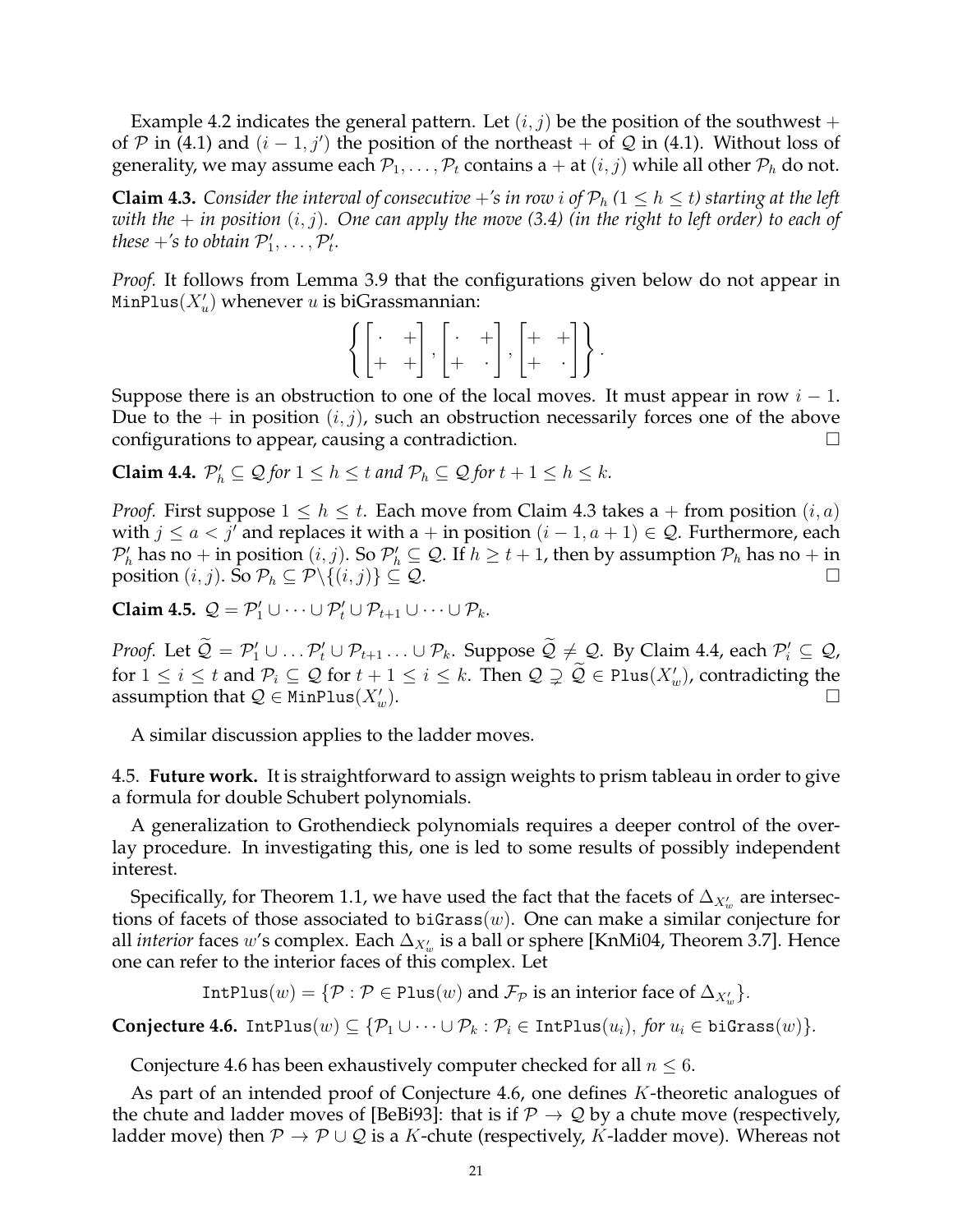all interior plus diagrams are connected by the original chute and ladder moves, it is true that they are connected once one allows the extended moves.

The first author plans to address these and related issues elsewhere.

## ACKNOWLEDGMENTS

We thank Laura Escobar, Sergey Fomin, Victor Reiner, Steven Sam, Mark Shimozono for helpful remarks. We also made extensive use of Macaulay 2 during our investigation. AY was supported by an NSF grant.

### **REFERENCES**

| [BeBi93]                             | N. Bergeron and S. Billey, RC-graphs and Schubert polynomials, Experimental Mathematics.                                                              |
|--------------------------------------|-------------------------------------------------------------------------------------------------------------------------------------------------------|
| [ $BeSoO2$ ]                         | Volume 2, Issue 4 (1993), 257-269.<br>N. Bergeron and F. Sottile, Skew Schubert functions and the Pieri formula for flag manifolds,                   |
|                                      | Trans. Amer. Math. Soc. 354 (2002), 651-673.                                                                                                          |
| [BeSo98]                             | _, Schubert polynomials, the Bruhat order, and the geometry of flag manifolds, Duke Math. J.                                                          |
|                                      | 95 (1998), no. 2, 373-423.                                                                                                                            |
| [BiJ <sub>0</sub> St <sub>93</sub> ] | S. Billey, W. Jockush and R. Stanley, Some combinatorial properties of Schubert polynomials, J. of<br>Algebraic Comb., Vol. 2, Num. 4, 1993, 345-374. |
| [BuKrTaYo04]                         | A. Buch, A. Kresch, H. Tamvakis and A. Yong, Schubert Polynomials and Quiver Formulas,                                                                |
|                                      | Duke Math. J., Vol. 122 (2004), no. 1, 125-143.                                                                                                       |
| [CoTa13]                             | O. Coskun and M. Taskin, Tower tableaux and Schubert polynomials, J. Combin. Theory Series                                                            |
|                                      | A, Volume 120 Issue 8 (2013), 1976-1995.                                                                                                              |
| [FoGrReSh97]                         | S. Fomin, C. Greene, V. Reiner and M. Shimozono, Balanced labellings and Schubert polynomi-                                                           |
|                                      | als, European Journal of Combinatorics 18 (1997), 373-389.                                                                                            |
| [FoKi96]                             | S. Fomin and A. N. Kirillov, The Yang-Baxter equation, symmetric functions, and Schubert poly-                                                        |
|                                      | nomials, Discrete Mathematics 153 (1996), 123-143.                                                                                                    |
| [FeSt94]                             | S. Fomin and R. P. Stanley, Schubert polynomials and the nil-Coxeter algebra, Adv. Math. 103                                                          |
|                                      | $(1994)$ , $196 - 207$ .                                                                                                                              |
| [Fu91]                               | W. Fulton, Flags, Schubert polynomials, degeneracy loci, and determinantal formulas, Duke                                                             |
|                                      | Math. J., Vol. 65 (1991), No. 3., 381-420.                                                                                                            |
| [ $KaSt95$ ]                         | M. Kalkbrener and B. Sturmfels, Initial complexes of prime ideals, Adv. Math. 116 (1995), 365-                                                        |
|                                      | 376.                                                                                                                                                  |
| [Kn09]                               | A. Knutson, Frobenius splitting, point counting, and degeneration, preprint,<br>2009.<br>arXiv:0911.4941                                              |
| [ $KnMi05$ ]                         | A. Knutson and E. Miller, Gröbner geometry of Schubert polynomials, Annals. Math. 161 (2005),                                                         |
|                                      | 1245-1318.                                                                                                                                            |
| [ $KnMi04$ ]                         | .Subword complexes in Coxeter groups, Adv. Math. 184 (2004), 161-176.                                                                                 |
| [KnMiYo09]                           | A. Knutson, E. Miller and A. Yong, Gröbner geometry of vertex decompositions and of flagged                                                           |
|                                      | tableaux, J. Reine Angew. Math. 630 (2009), 1-31.                                                                                                     |
| [Ko00]                               | M. Kogan, Schubert geometry of flag varieties and GelfandCetlin theory, Ph.D. thesis, Mas-                                                            |
|                                      | sachusetts Institute of Technology, 2000.                                                                                                             |
| [Ko90]                               | A. Kohnert, Weintrauben, Polynome, Tableaux, Bayreuth Math. Schrift. 38 (1990), 1-97.                                                                 |
| [ $LaSh96$ ]                         | A. Lascoux and M.-P. Schützenberger, Trellis et bases des groupes de Coxeter, Electron. J. Com-                                                       |
|                                      | bin. 3 (1996), no. 2, R27, 35 pp. (electronic)                                                                                                        |
| [LaSh85]                             | (1985), Schubert polynomials and the Littlewood-Richardson rule, Lett. Math. Phys. 10 (1985),                                                         |
|                                      | no. 2-3, 111-124.                                                                                                                                     |
| [LaSh82a]                            | . Polynômes de Schubert, C. R. Acad. Sci. Paris Sér. I Math. 295 (1982), 629-633.                                                                     |
| [LaSc $82b$ ]                        | Structure de Hopf de l'anneau de cohomologie et de l'anneau de Grothendieck d'une variété, _________                                                  |
|                                      | de drapeaux, C. R. Acad. Sci. Paris, 295 (1982), 629-633.                                                                                             |
| [Le04]                               | C. Lenart, A unified approach to combinatorial formulas for Schubert polynomials, J. Alge-<br>braic. Combin., 20 (2004), 263-299.                     |
|                                      |                                                                                                                                                       |